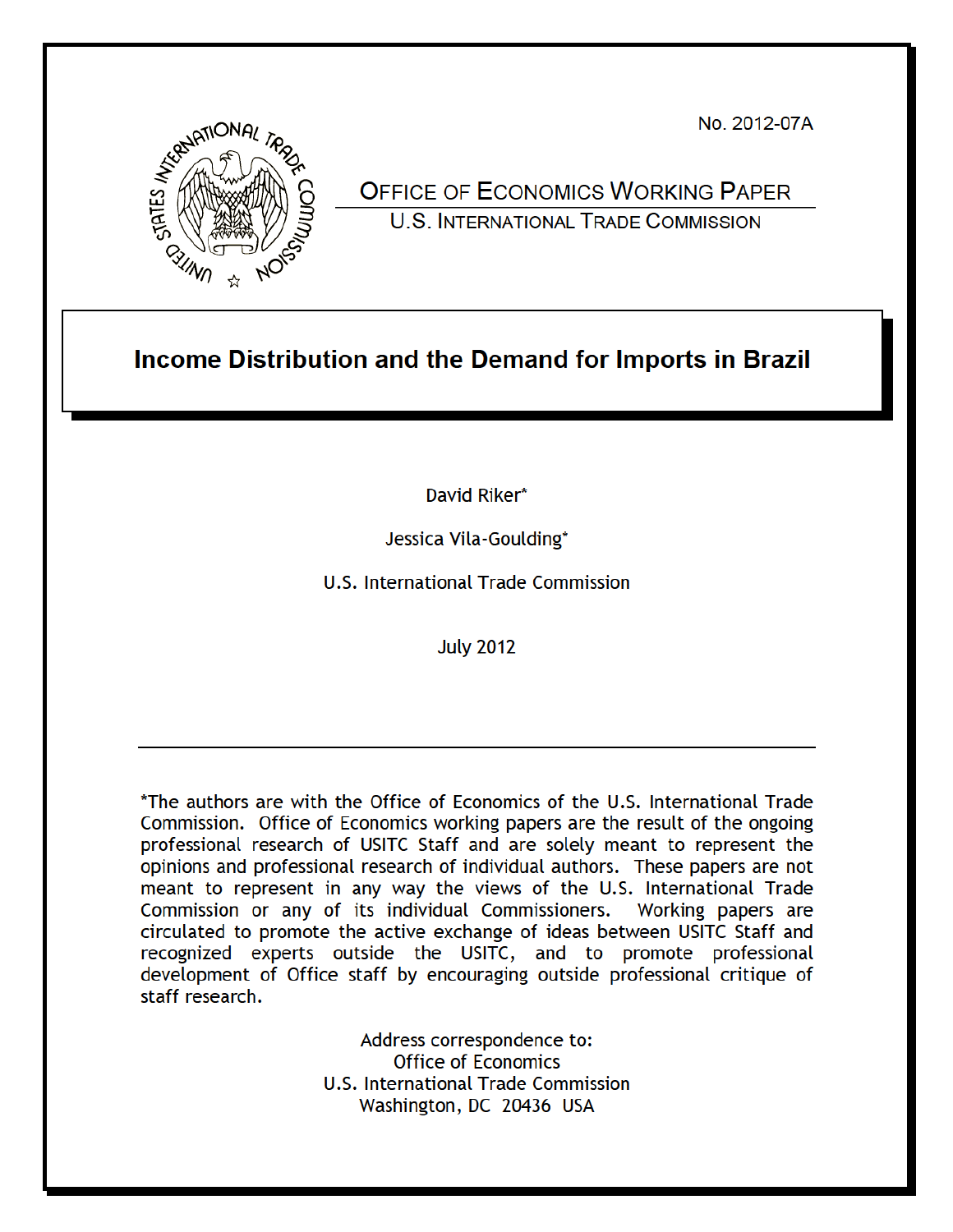# **Income Distribution and the Demand for Imports in Brazil**

David Riker and Jessica Vila-Goulding

U.S. International Trade Commission<sup>1</sup>

July 17, 2012

#### **ABSTRACT**

*Changes in a country's income distribution can alter its pattern of international trade. We examine the effect of the recent decline in income inequality in Brazil on the country's demand for imports of final consumer goods from the United States and the rest of the world. We estimate a set of product-specific import demand models without restriction on the income elasticity of demand. Then we use the models to estimate the contribution of changes in Brazil's income distribution to the country's imports of several final consumer products between 2001 and 2009.* 

*Keywords*: Income inequality, international trade, Brazil, gravity model

*JEL Codes*: F10, F14, I32

<sup>&</sup>lt;sup>1</sup> The views in this paper represent solely the views of the authors and it is not meant to reflect the views of the U.S. International Trade Commission or any of its Commissioners. This project is part of the Brazil Research Initiative in the Division of Country and Regional Analysis. The authors thank Justino de la Cruz, Jose Signoret, William Powers, and many participants in the Office of Economics seminar for helpful comments and suggestions.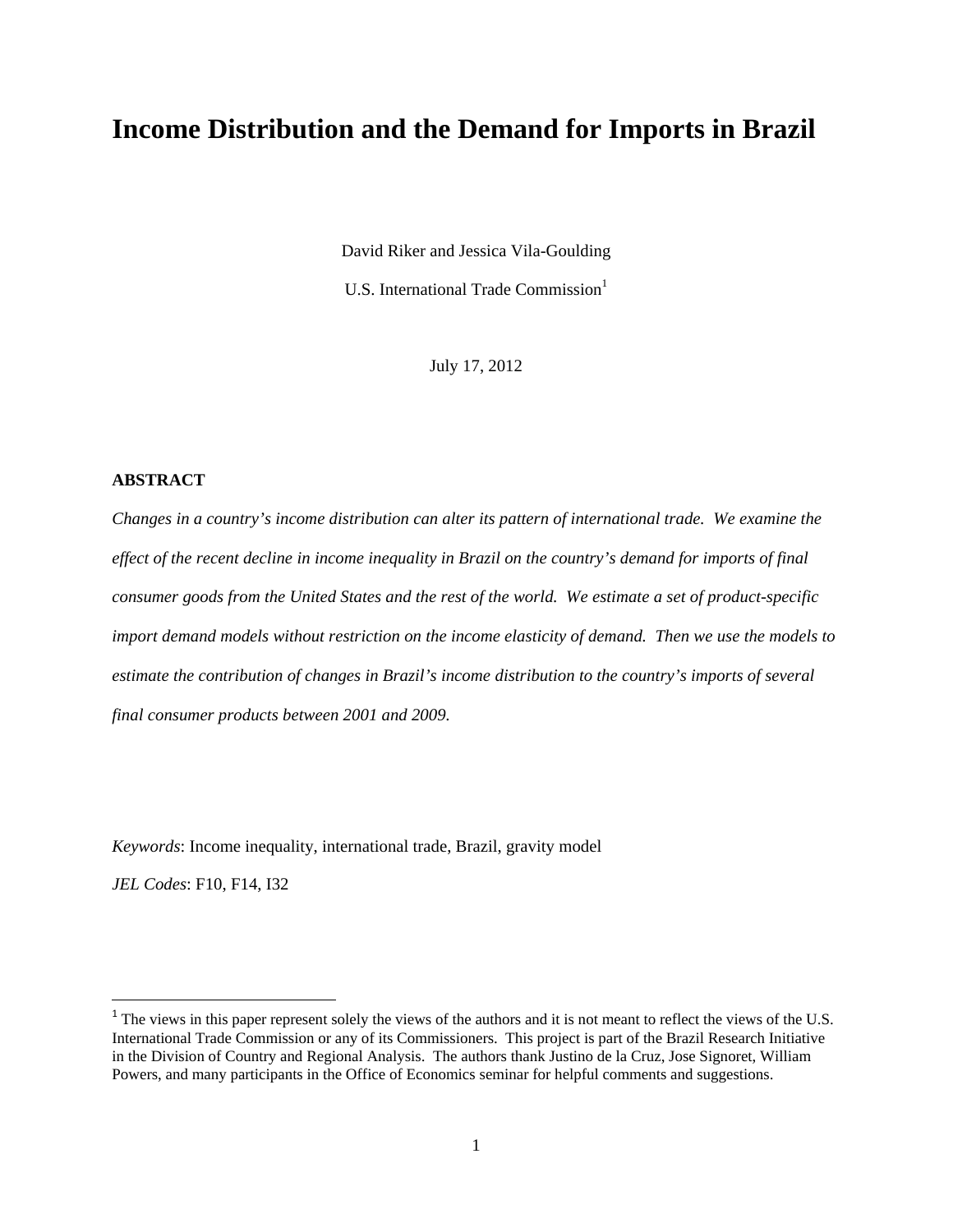#### **1. Introduction**

Brazil exhibits an unusually high degree of income inequality, though the inequalities have narrowed significantly over the last decade. This reduction in income inequality can have a significant effect on the demand for imported consumer goods that are income elastic. When the demand for imported consumer products has an income elasticity that is greater than one, a reduction in income inequality will reduce the rate of increase in the demand for some imported products (luxury goods) relative to what it would be at the same aggregate income level but with a more even distribution of income.

There is an extensive economics literature that relates international trade to a country's income distribution. Traditionally, this literature has focused on the effects of trade on the income distribution, often in the context of factor content studies of international trade flows like Chakrabarti (2000), Panagariya (2000), and Bensidoun, Jean, and Sztulman (2005). Castilho, Menendez, and Sztulman (2011) specifically focus on the implications of trade on the income distribution in Brazil. They find that Brazil's trade liberalization after 1988 raised income inequality in urban areas but reduced it in rural areas.

On the other hand, there is a more limited literature focusing on effects in the opposite direction. That is, the impact of countries' income inequalities on the pattern of their international trade, specifically their imports of luxury goods. As Mitra and Trindade (2005) explain, this second issue is rarely addressed in models of international trade because it is precluded by the common modeling assumption that consumers in different countries have homothetic preferences and the income expansion paths of their import demands are linear. This restriction on import demands is convenient since it limits the data requirements of the trade models.<sup>2</sup> Nevertheless, the validity of the restriction should be tested. Mitra

<sup>&</sup>lt;sup>2</sup> Under this assumption, the income distribution within each country does not affect the pattern of international trade.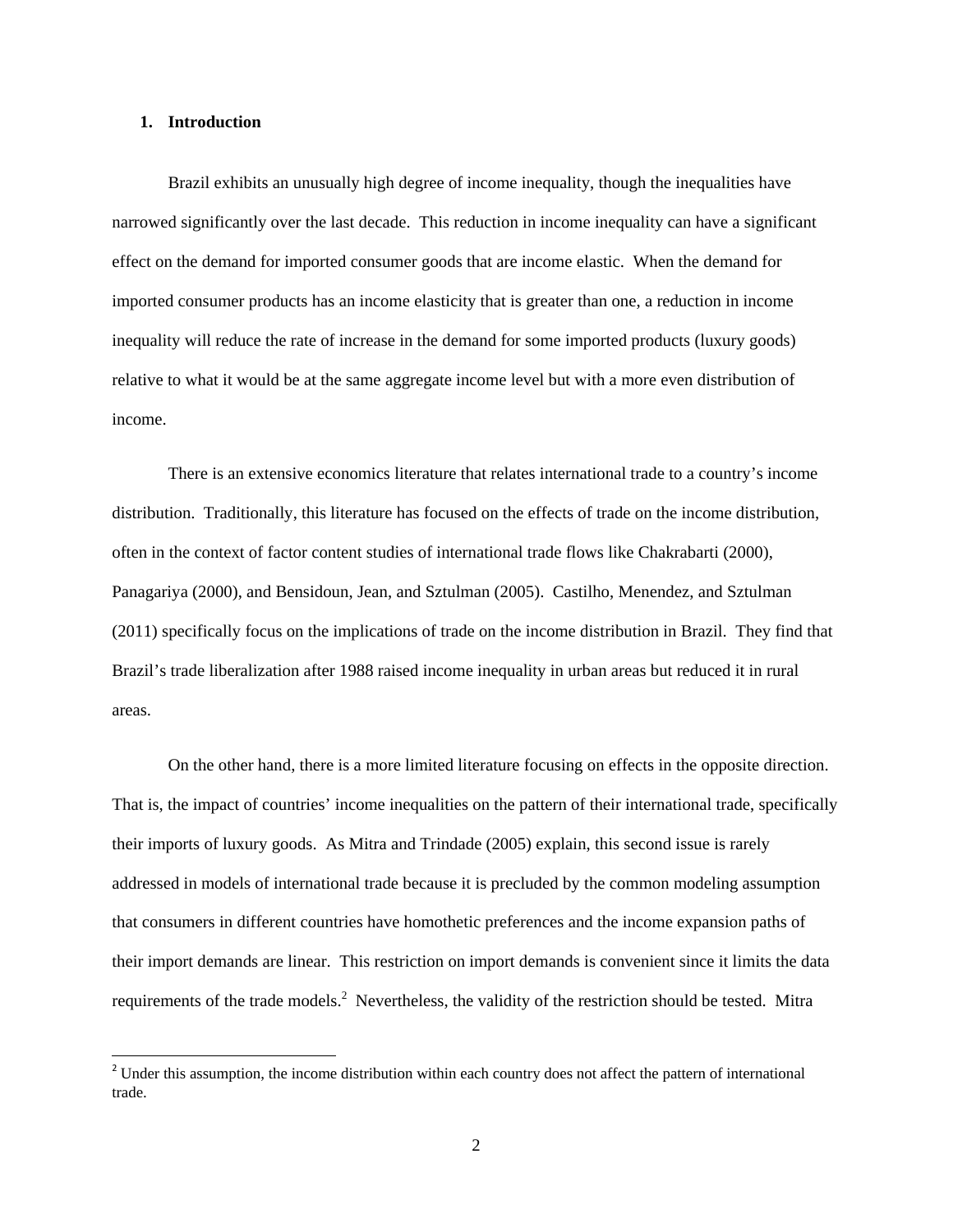and Trindade (2005) show that non-unitary income elasticities of import demand can significantly change the predicted pattern of international trade. They can even create a separate, demand-side reason for trade. Their model is an extension of the gravity model that allows for non-unitary income elasticities. Dalgin, Trindade, and Mitra (2008) provide empirical support for this extended gravity model of trade. In their study, they classify SITC four-digit products as either luxury goods or necessity goods.<sup>3</sup> Then, they aggregate the trade flows into these two groups. Their estimates indicate that greater income equality, measured by the countries' GINI coefficients, has a significant positive effect on the countries' imports of luxury goods. However, the result holds only for developed countries like the United States, not for the developing countries in their estimation sample, which includes Brazil. They infer that the products that they identify as luxury goods based on the expenditure shares of consumers in the United States are probably not the same set of products that are luxury goods in the developing countries. For this reason, they conclude that their model is much less applicable to the imports of developing countries.

Our paper contributes to this second branch of the literature by quantifying the impact of changes in the income distribution of Brazil over the past decade on the country's demand for imports of several final consumer products. We estimate a set of product-specific econometric models of import demand that does not restrict the income elasticity to be equal to one and therefore allows for luxury goods.<sup>4</sup> We estimate separate econometric models for several HS four-digit products that are clearly final consumer goods.<sup>5</sup> The four products comprise items that we expect to be luxury goods (imported passenger vehicles and refrigerators) and necessity goods (imported retail pharmaceuticals and soap products). The estimation uses a panel of the imports of Brazil and nine other comparable countries in Latin America and the Caribbean, from fifty different countries of origin between 2001 and 2009.

<sup>&</sup>lt;sup>3</sup> Francois and Kaplan (1996) is another earlier econometric study that estimates non-homotheticity in import demands. They use a different methodology for classifying luxury goods based on product differentiation.

<sup>&</sup>lt;sup>4</sup> Luxury goods are conventionally defined as products with an income elasticity of demand that is greater than one.

 $<sup>5</sup>$  The import data are from the World Bank's WITS database, which is derived from COMTRADE.</sup>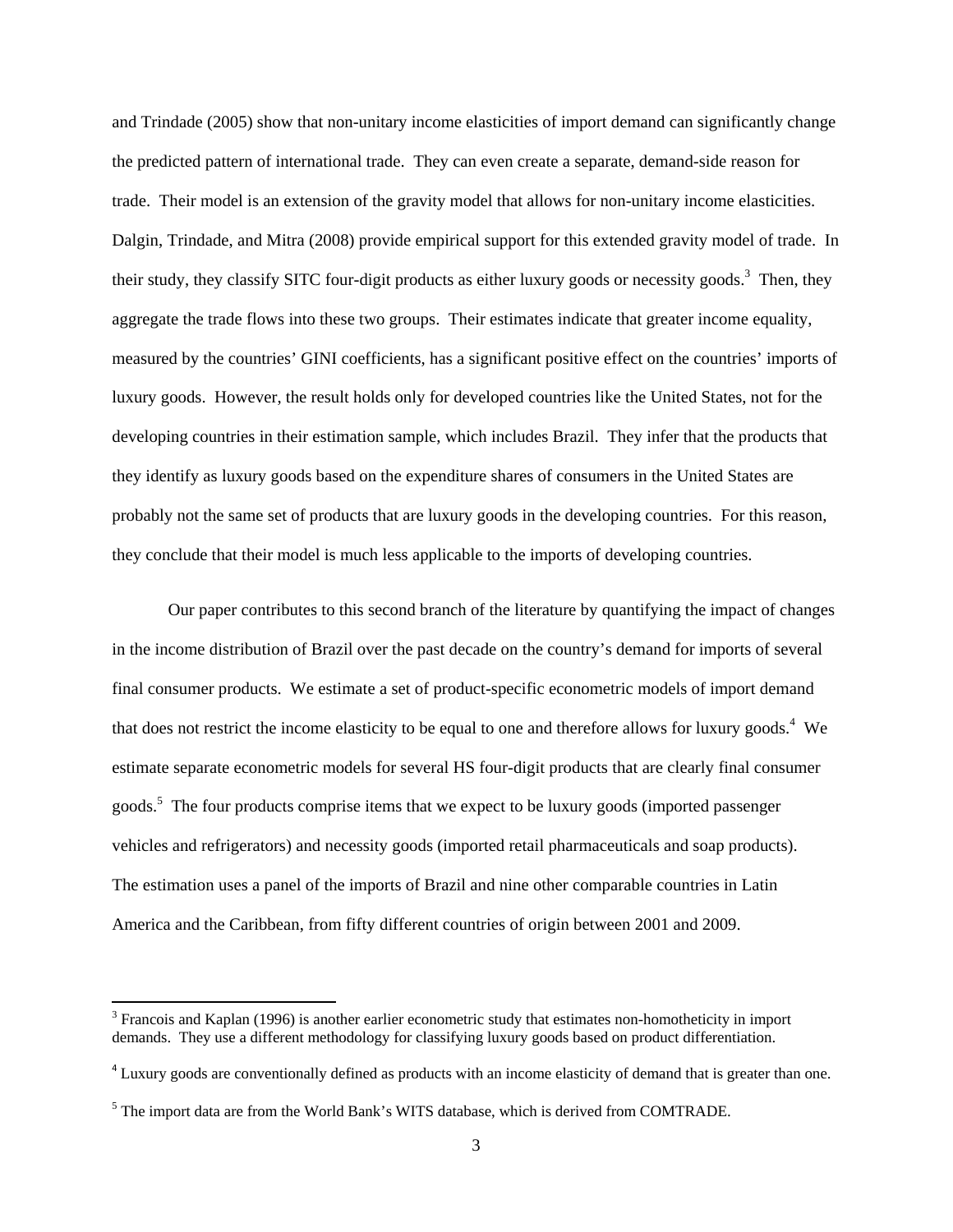Following Dalgin, Trindade, and Mitra (2008), our econometric analysis adopts a gravity model framework and allows for non-unitary income elasticity of import demand. However, there are substantial differences. First, our model does not impose a classification of products into luxury and nonluxury goods. Second, it does not aggregate across the specific products. Third, it allows for greater variation in the income elasticities of the specific products.

We have organized the paper into four parts. Section II provides an overview of recent trends in income inequality in Brazil. Section III derives a model of import demand that incorporates nonhomothetic preferences and income distributions. Section IV discusses methodological issues and data sources used, and it reports a set of econometric estimates of the parameters of the models. We in turn use these estimates to calculate the part of the change in Brazilian imports between 2001 and 2009 that is attributable to the change in the country's income distribution over the period. In Section V, we summarize our conclusions.

#### **2. Income Inequality in Brazil**

Historically, Brazil exhibited an unusually high degree of income inequality, ranking among the top five to ten most unequal nations in the world, depending on the source and the metric used in the international comparisons. Table 1 reports the global rankings for the fifty most unequal countries in the world based on data from the World Bank's World Development Indicators database.

In the 1980s and the first half of the 1990s, Brazil's income inequality was reflected in a high average GINI coefficient of 0.59. During the country's transition from its military regime to a democratic government, policy efforts to address the severe income inequality of the nation remained limited. According to Neri (2012), the adoption of currency stabilization plans, inflation-targeted monetary policies, educational reforms, and social transfers would plant the seeds for what would be known in the 2000s as the period of inequality fall. The significant reductions in inequality over the last decade have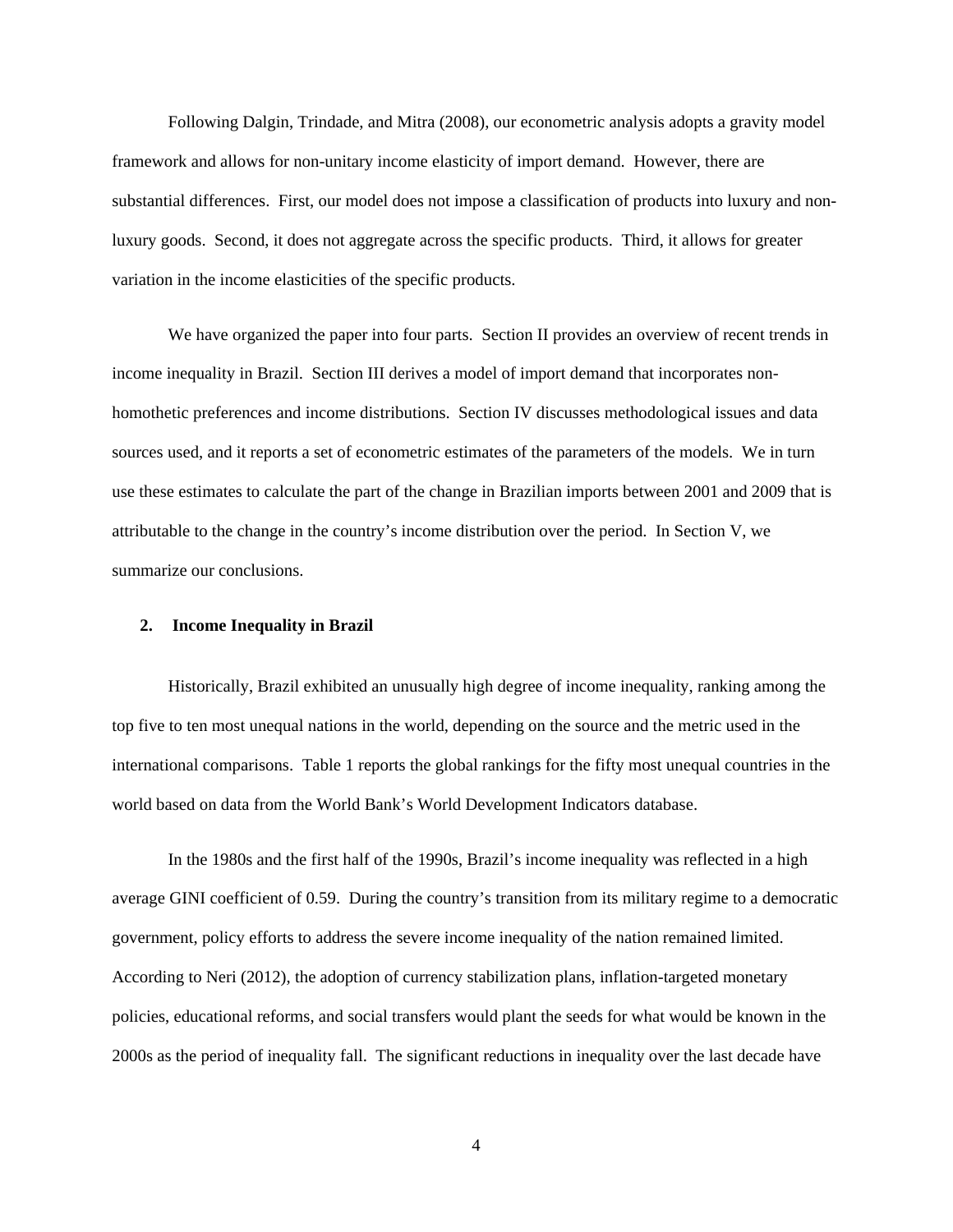been attributed primarily to the education system reforms and social welfare policies implemented in the mid-1990s.

In addition to increasing federal spending on education, the education policy reforms of the mid-1990s also synchronized the roles of federal, state and municipality governments. This improved framework allowed for enhanced control and monitoring of education quality. According to Souza (2012), new priority shifts towards primary and secondary education led to greater access opportunities for the unprivileged and increased school attendance rates overall.

In 2003, the new welfare program Bolsa Familia introduced the distribution of direct cash transfers to low income and poor families with the aim of reducing poverty. The benefits were set conditional on a family's compliance with specific health and education requirements. These include mandatory school attendance for school-age children and adolescents, as well as compliance with regular physical check-ups, vaccinations and pre and post-natal care. Soares (2010) reports that more than 9.2 million households (16.2% of all households) benefitted from Bolsa Familia in 2009, up from 5.8 million (11.8% of all households) in 2003. The latest data show the number of eligible households amounted to more than 13 million in  $2011<sup>6</sup>$ 

As the Brazilian population attained more and better education, access to formal labor employment flourished and, in turn, unemployment declined, as we illustrate in Table 2. This trend, coupled with the welfare program Bolsa Familia, resulted in household per capita income growth and income inequality reductions between 2001 and 2009.

The pronounced decline in Brazil income inequality brought forth upward social mobility. According to Neri (2010), nearly 30 million people had climbed into middle class (or "C" class) in Brazil between 2003 and 2009. This translates into approximately 95 million people of middle class status, or about 51% of the population. These remarkable improvements in the living standards of the Brazilian

<sup>&</sup>lt;sup>6</sup> Source: http://socialsecurityextension.org/gimi/gess/ShowTheme.do?tid=1805.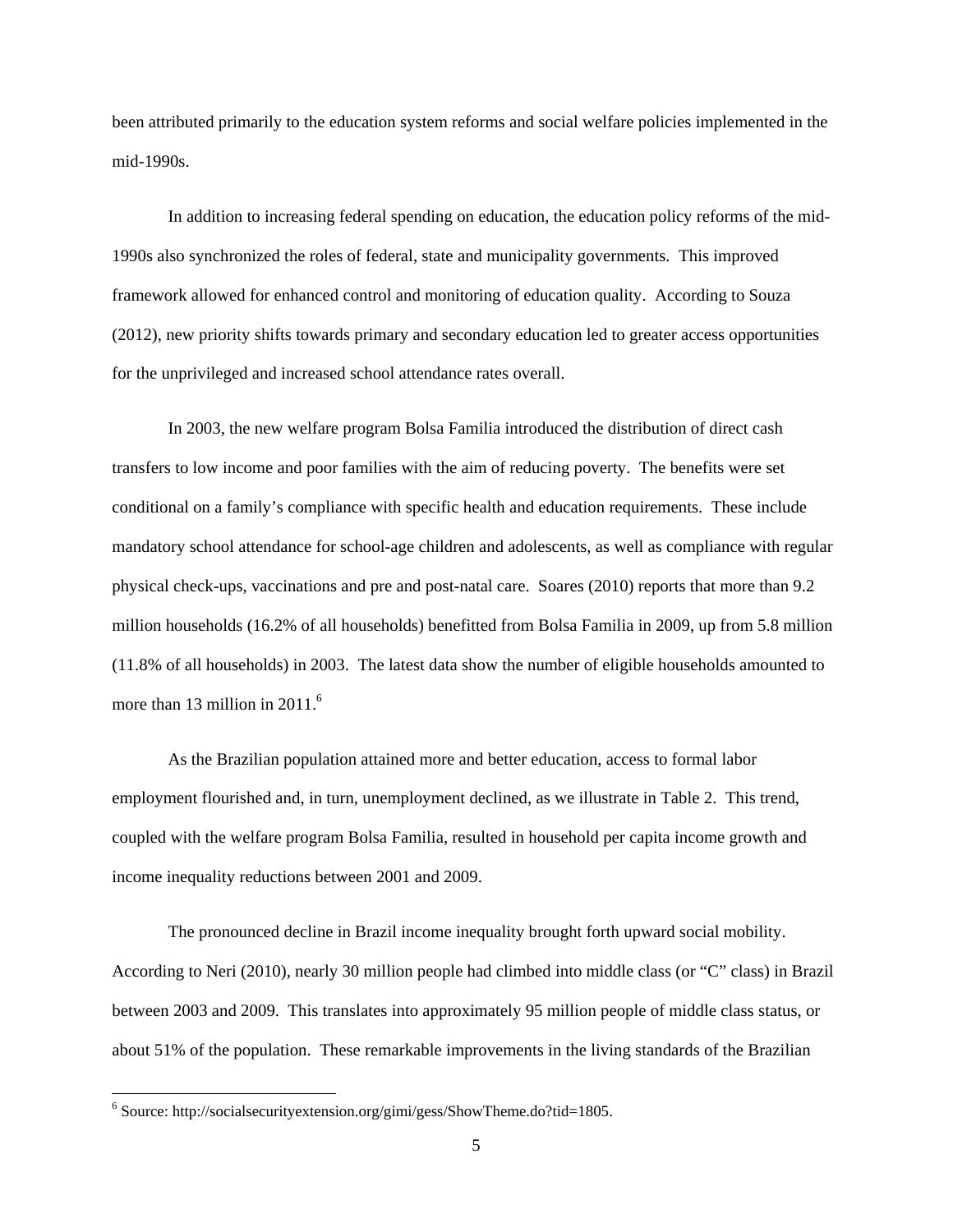population motivate our interest in quantifying how income distribution changes in Brazil have affected the country's imports.

To first measure the effects of income distribution changes in Brazil from 2001 to 2009, and then estimate their effects on the country's imports, we employ income share deciles from the Brazilian national household survey, Pesquisa Nacional por Amostra de Domicilios (PNAD). This survey is conducted by the IBGE, the national statistics office of Brazil. PNAD is available annually (except for 1980, 1991, 1994 and 2000) and covers more than 100,000 households per year. Souza (2012) comments that one of the main appeals of this survey for the study of Brazil's income distribution is the relatively minor revisions in methodology since the survey was first released in 1976. In addition to consistency over time, PNAD's broad coverage tracks income from informal labor sources. This is an advantage over standard GDP per capita metrics. It provides more accurate measures of income per capita and its growth over time. Neri (2010) explains that while GDP per capita grew 2.9% during 2003-2009, income per capita calculated from PNAD grew 4.7% a year. This substantial variation supports our emphasis on the PNAD survey as our main source of data on Brazil's income distribution. One of PNAD's drawbacks, however, is its sample design, which assigns greater weight to larger Brazilian municipalities. Nevertheless, Souza (2012) concludes that this limitation does not constrain the survey's ability to track key income inequality and distribution patterns.

The PNAD's income deciles data for Brazil reveal significant improvements in the income distribution of the country during the 2001-2009 period. Table 3 reports the share of income in each decile of Brazil's population. The share of income accruing to the richest fifth of the population fell from 62.6% in 2001 to 58.3% in 2009, a decline of 4.3 percentage points. After aggregating deciles into quintiles, we also observe a redistribution of 0.7 percentage points to the fourth quintile, as well as a 1.1, 2.2, and 0.3 percentage points gain in the third, second and first quintiles, respectively. In a comparison of PNAD's data with World Bank's income quintiles for Brazil, the PNAD data indicate greater distribution improvements in the second quintile, while the World Bank data indicate that greater gains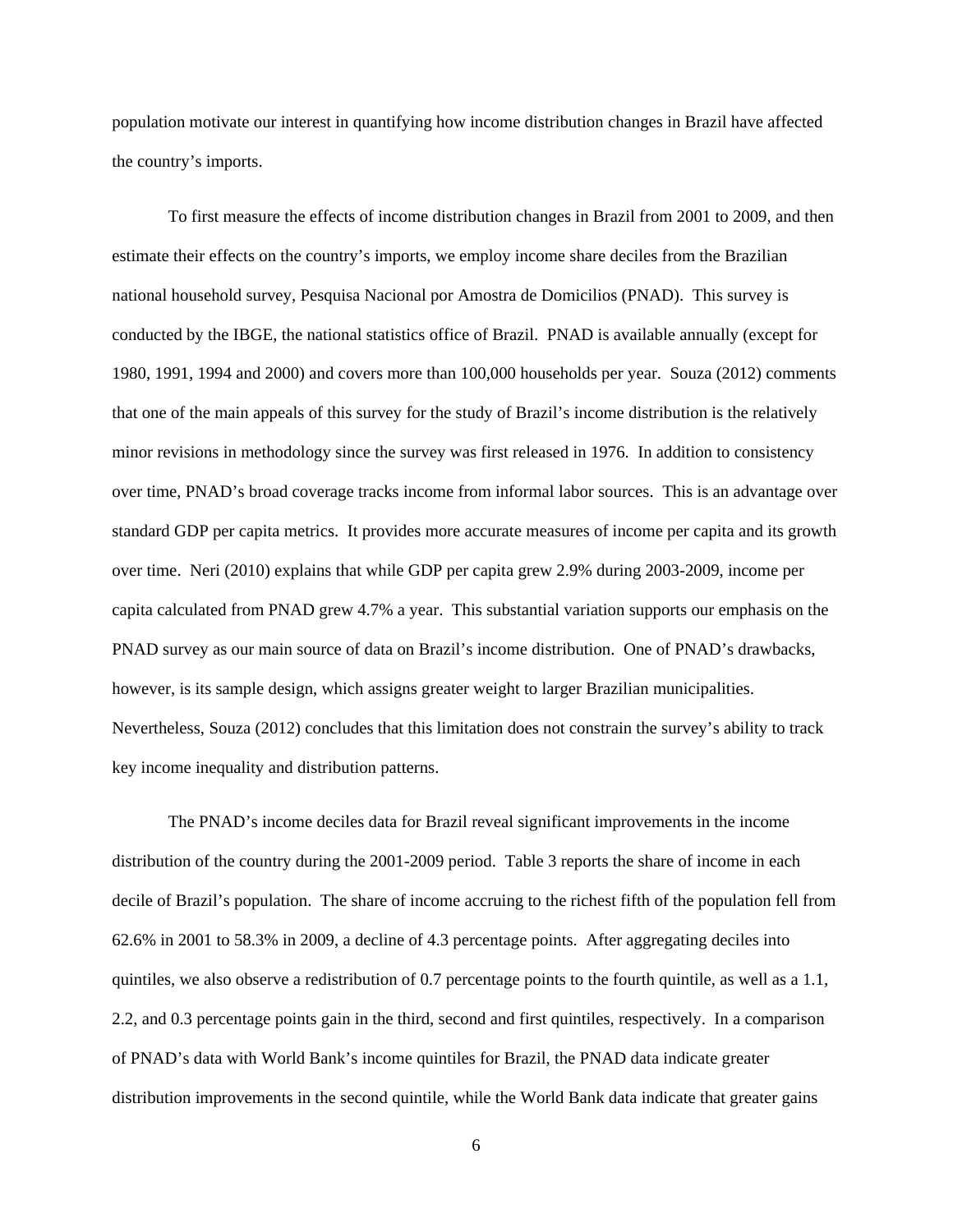accrued in the third quintile. Figure 1 shows the movement of Brazil's GINI coefficient between 1981 and 2009.

Other Latin American and Caribbean countries exhibited similar reductions in income distribution over the last decade. In Argentina, El Salvador, Paraguay and Peru, the share of income held by the richest fifth of the population also fell 6.5%, 3.7%, 4.9% and 4.8%, respectively. However, in Colombia, Costa Rica, Dominican Republic, Honduras and Uruguay, the share held by the richest fifth either remained unchanged or increased. Figure 2 shows the evolution of the GINI Index for the ten Latin American and Caribbean countries that we analyze in more detail below.

#### **3. A Model of Income Inequality and Import Demand**

In this section, we present a model of consumer demand for specific imported products. We assume that the consumers' preferences have the same form within each country (but may vary across countries) and have an income elasticity that is potentially greater than one. Equation (1) represents the FOB value of imports of the specific product from country of origin  $\rho$  to individual consumer  $\ell$  in destination country d in year  $t$ .<sup>7</sup>

$$
M_{i\text{od}t} = \frac{\alpha_d \,\delta_{\text{ot}}}{f_{\text{od}}} \left( Y_{i\text{dd}} \right)^{\beta} \tag{1}
$$

The log-linear functional form in (1) is consistent with a Cobb-Douglas model, which has an elasticity of substitution of one between products from different countries.<sup>8</sup> Cobb-Douglas is the demand structure in traditional gravity models of international trade. The variable  $Y_{idt}$  is the income of individual  $i$  in country d in year  $t^2$ . The variable  $f_{od}$  is an ad valorem internal trade cost for products imported from

 $\overline{7}$  We omit the subscript for the product, since (1) is a product-specific model.

<sup>&</sup>lt;sup>8</sup> Equation (1) generalizes the model by allowing for the parameter  $\alpha_d$  to vary by country.

<sup>&</sup>lt;sup>9</sup> Technically,  $Y_{idt}$  is the total expenditures of individual *i*, which we assume are equal to his or her disposable income.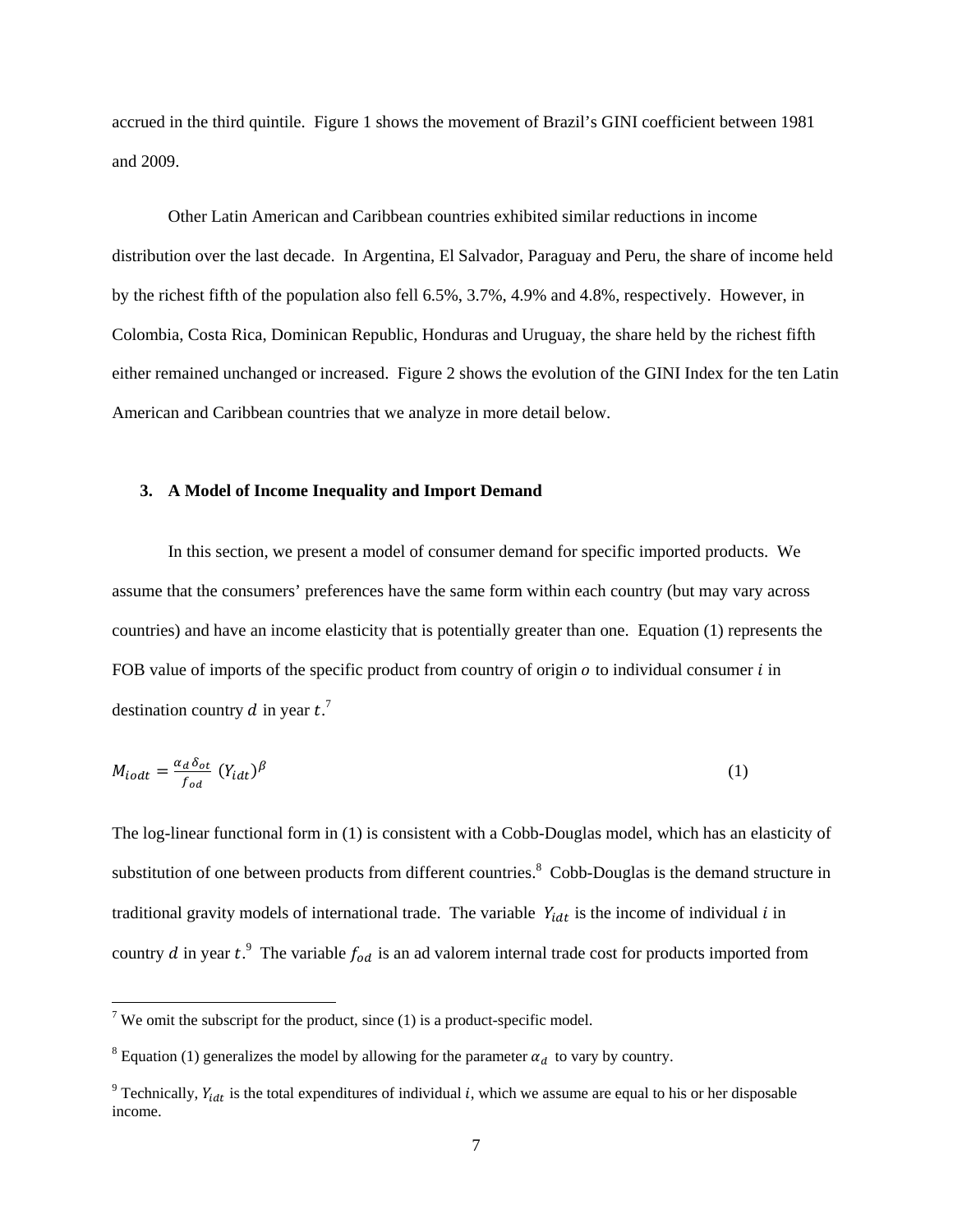country  $\sigma$  to country  $\dot{\sigma}$ . It is a combination of freight costs, which are increasing in the distance between the two countries, and other trade frictions that vary by destination country but are relatively constant over time. The parameter  $\alpha_d$  is a country effect that allows for different preferences for the product across the destination countries. The parameter  $\delta_{ot}$  is a country-year effect that accounts for fluctuations in the economy of the country of origin. The parameter  $\beta$  is the elasticity of import demand with respect to the income of consumer *i*. We expect that it will be positive, and it may be greater than one.

 The individual's marginal expenditure on the imported good varies with the individual's income level if  $\beta > 1$ , but not if  $\beta = 1$ . If  $\beta > 1$ , then each additional dollar of the individual's total expenditures increases the individual's expenditure on the imported good by more than on dollar. In this case, the product is a luxury good by definition, and a zero-sum distribution of income from richer individuals with higher total expenditures to individuals with lower total expenditures will reduce the average expenditure on the imported product.

 Since we do not observe import expenditures at the individual level, we aggregate the expenditures of the individual consumers in (1) and then convert this sum into average expenditures per capita.<sup>10</sup> The total expenditures per capita in country  $d$  on imports of the product from country  $o$  is the average of the expenditures of the individual consumers within country  $d$ .

$$
\frac{M_{odt}}{N_{dt}} = \frac{\Sigma_i M_{iodt}}{N_{dt}} = \frac{\alpha_d \,\delta_{ot} \,\Sigma_i \,(Y_{idt})^\beta}{f_{od \,N_{dt}}}
$$
\n
$$
\tag{2}
$$

<u> 1989 - Johann Stein, marwolaethau a gweledydd a ganlad y ganlad y ganlad y ganlad y ganlad y ganlad y ganlad</u>

 $10$  In some cases, it may be possible to observe product expenditures at the level of individual consumers. However, since our model focuses on import demand, the individual expenditures data would have to be specific to imports. For example, imported passenger vehicles are generally more likely to be regarded by consumers as luxury goods, especially in developing countries, while domestic substitutes may not. Our model neither impose this asymmetry, nor rules it out.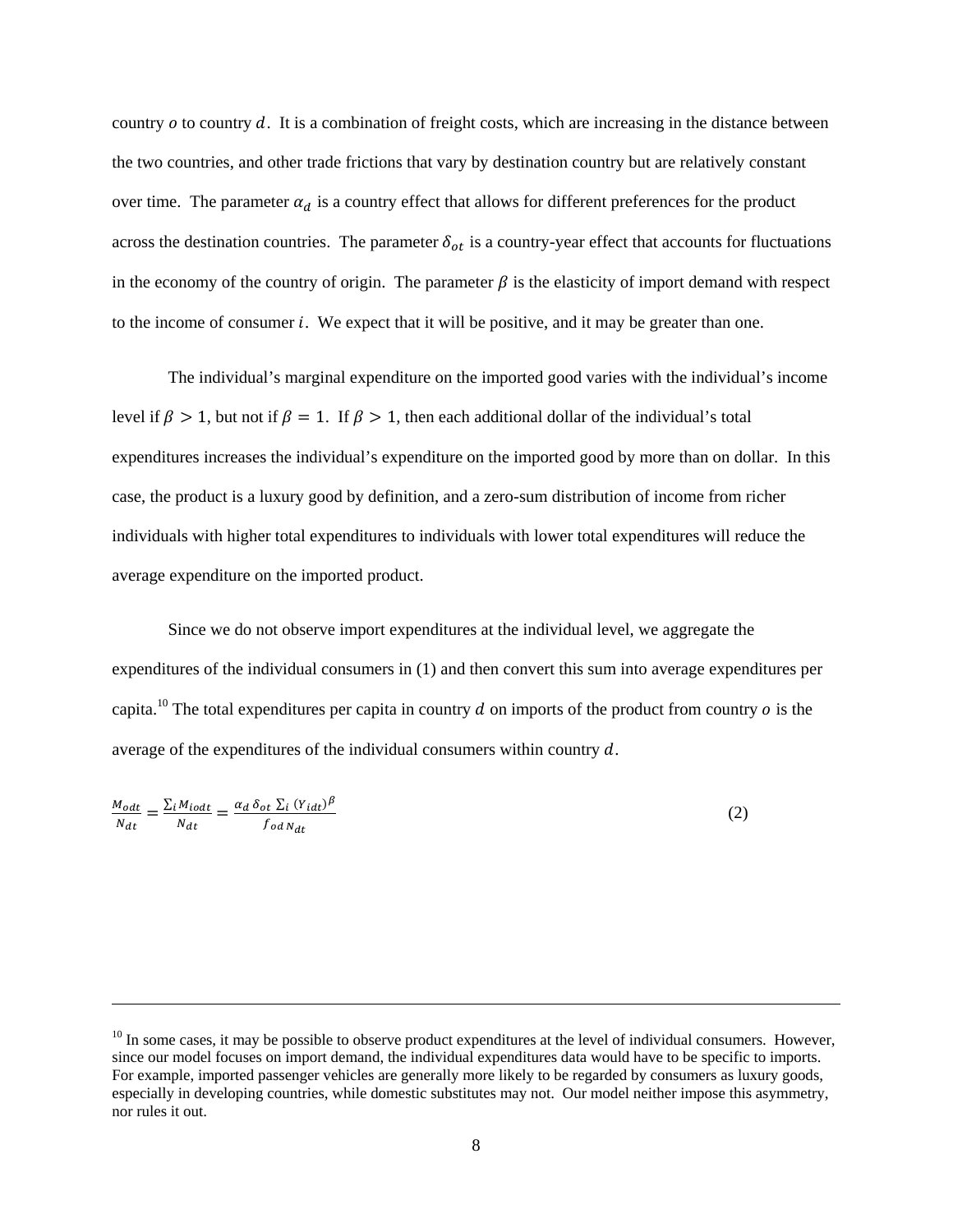In equation (3), we factor out the per capita income term  $\left(\frac{Y_{dt}}{y}\right)$  $\frac{Y_{dt}}{N_{dt}}\bigg)^{\beta}$ .<sup>11</sup> The variable  $N_{dt}$  is the population in country  $d$  in year  $t$ . We also assume that the ad valorem international trade cost  $f_{od}$  is a parametric function of the international distance,  $\frac{1}{\gamma}$   $(K_{od})^{\rho}$ .

$$
\frac{M_{\text{od}t}}{N_{dt}} = \alpha_d \delta_{ot} \left(\frac{Y_{dt}}{N_{dt}}\right)^{\beta} \left[ (N_{dt})^{\beta - 1} \Sigma_i (s_{idt})^{\beta} \right] \gamma (K_{od})^{-\rho} \tag{3}
$$

The variable  $K_{od}$  is the distance from country  $\sigma$  to country  $d$  in kilometers, and the elasticity of trade costs with respect to distance,  $\rho$ , is positive. The variable  $Y_{dt}$  is equal to  $\sum_i Y_{idt}$ . The variable  $s_{idt}$  is the income share of the individual  $i$  in country  $d$  in year  $t$ .

When  $\beta = 1$ , equation (3) simplifies to (4).

$$
\frac{M_{odt}}{N_{dt}} = \alpha_d \delta_{ot} (Y_{dt}) \gamma (K_{od})^{-\rho}
$$
\n(4)

Equation (4) is a traditional gravity model of international trade, expressed in per capita terms. The country-year effect  $\delta_{ot}$  serves as a control for the level of aggregate income in the country of origin  $o$  in year t. In this case, the per capita income measure  $\frac{Y_{dt}}{N_{dt}}$  is the only income data for the destination country that is needed. On the other hand, if  $\beta \neq 1$  for the specific product, then the country's expenditures on imports of the products depends on the detailed income distribution within the destination country.

#### **4. Estimates of the Impact of the Reduction in Brazil's Income Inequality**

In order to econometrically estimate the value of  $\beta$ , the income elasticity of demand for each product, we pool together data on the per capita imports and per capita income from fifty countries of

<sup>&</sup>lt;sup>11</sup> In principle, we could allow the parameter  $\beta$  to vary with characteristics of the individual, including the individual's income level. However, we have imposed the parameter restriction that  $\beta_i = \beta$  for all individuals for practical estimation reasons. First, it allows us to factor out the aggregate income term in (3). Second, it allows us to pool across countries and over time when econometrically estimating this important parameter of the model.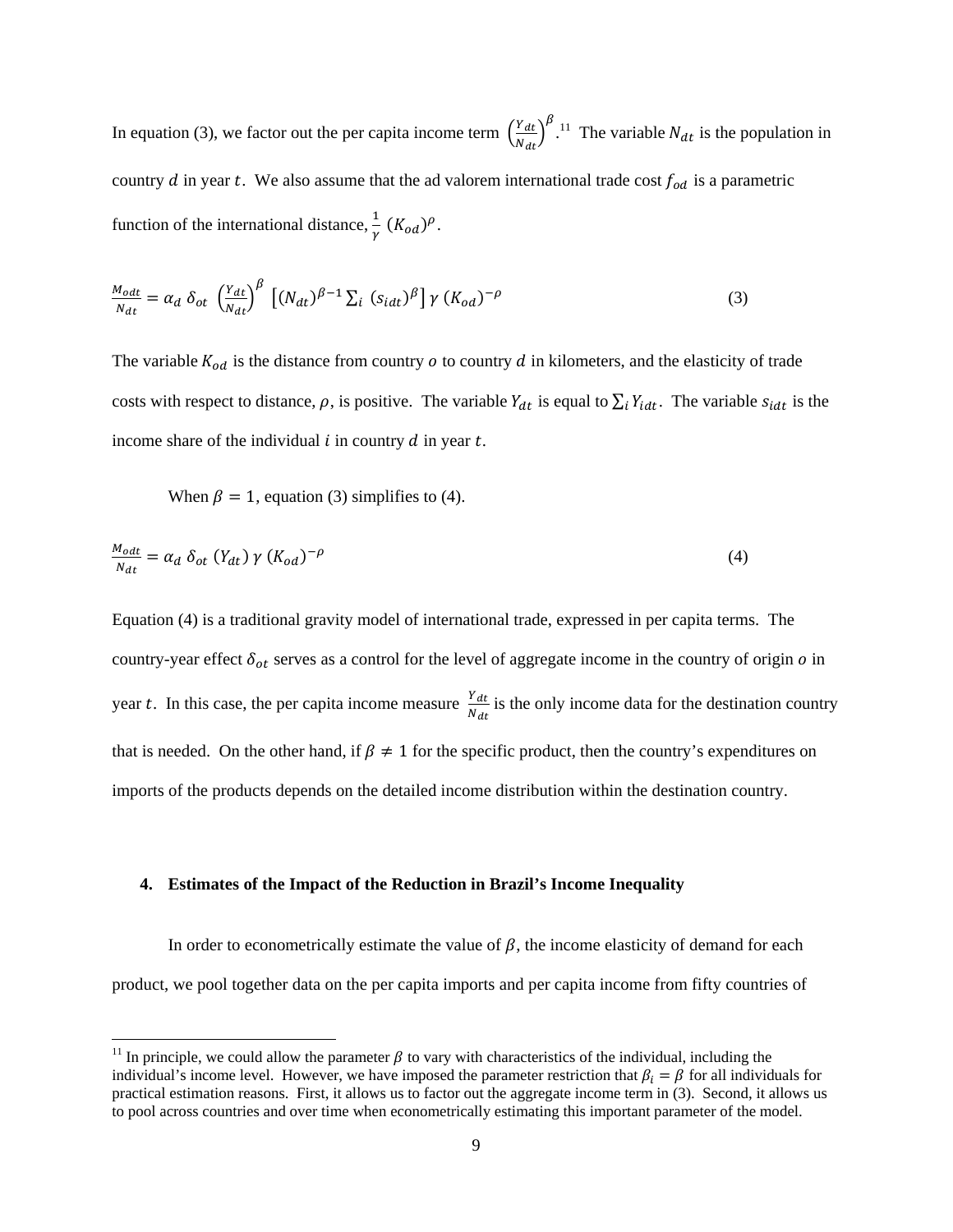origin over nine years. First, we simply test whether  $\beta$  is equal to one, which is a restriction imposed in most models of international trade. Equation (5) is the specification for our product-specific econometric models.

$$
\frac{M_{odt}}{N_{dt}} = \alpha_d \left(\frac{Y_{dt}}{N_{dt}}\right)^{\beta} \delta_{ot} \gamma (K_{od})^{-\rho} \varepsilon_{odt}
$$
\n<sup>(5)</sup>

The additional variable  $\varepsilon_{odt}$  is the error term of the model. It includes measurement error in per capita imports. Under the null hypothesis that  $\beta = 1$ , the error term does not include the income distribution and population terms in square brackets in (3). By testing the null hypothesis, we are assessing the qualitative importance of income inequality to the trade flows even relying on measures of the extent of income inequality in each country. This is useful, since it is difficult to collect reliable data on income inequality that is comparable across countries and over time.

In our econometric analysis, we assume that the income per capita of the destination country,  $Y_{dt}$ , is not correlated with shocks to the demand for the specific import product, or that the correlation is small, since none of the products comprise a large share of the destination country's economy. Therefore, we treat this variable, as well as the international distances, as exogenous explanatory variables in the econometric analysis.

The simplest way to estimate the value of the income elasticity  $\beta$  is to transform (5) into a linear equation by taking the natural log of both sides and then applying Ordinary Least Squares (OLS). However, the problem with estimating gravity models in logs is that the many observations with zero bilateral trade flows are dropped from the estimation. To address this concern, we also consider two alternative estimators. Santos Silva and Tenreyro (2006) recommend the use of Poisson models to estimate log-linearized economic models like  $(5)$ .<sup>12</sup> Our Poisson models include the same set of explanatory variables and the same log-linear functional form but different assumptions about the

 $12$  They demonstrate that OLS estimates of the coefficients of log-linearized models will be biased if there is heteroskedasticity in the error terms, as is often the case in cross-sectional estimation involving many different countries.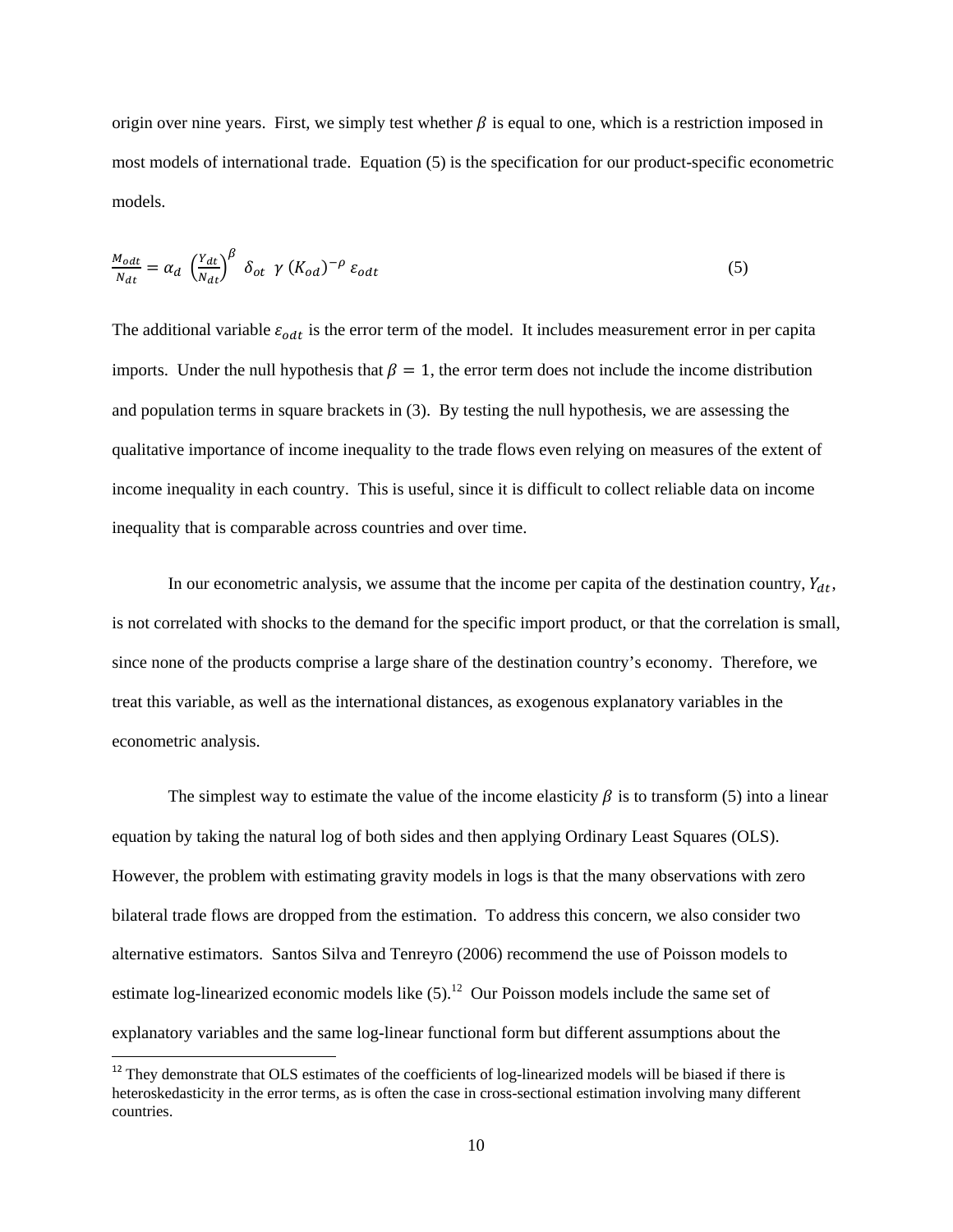distribution of the error terms. In the Poisson models, the dependent variable is the value of imports per capita, in levels rather than logs. While the assumptions about the error term in the Poisson model are arguably more appropriate than OLS, they are still restrictive. The Poisson model assumes that the variance of the error term is equal to its mean. Our third alternative estimator, the negative binomial pseudo maximum likelihood (NBPML) estimator, generalizes the Poisson model by relaxing this restriction.

We focus our econometric analysis on several HS four-digit products that are final consumer goods. The four products are a combination of products that we expect are luxury goods (imported passenger vehicles and refrigerators) and necessity goods (imported retail pharmaceuticals and soap products).13 Tables 4, 5, 6, and 7 report the OLS, Poisson, and NBPML estimates based on the specification in (5) for each of the four products. Within each table, the estimates of  $\beta$  are fairly similar for the three estimators. They are significantly greater than one for imports of passenger cars and refrigerators. They are not significantly different from one for imports of retail pharmaceuticals and soap products. In all of the models, the measure of international distance has a significant negative effect on imports. All of the models include country-year fixed effects for the country of origin and country fixed effects for the destination country. These fixed effects are significantly different from zero according to the *F* tests reported in the tables.

If  $\beta > 1$ , then the estimate of  $\beta$  based on (5) is biased, since this specification omits the income share terms in (3). The direction of bias depends on the correlation between average income levels and income inequality. Table 8 reports the correlation between income per capita and two alternative measures of income inequality, the GINI coefficient and the share of income earned by the top fifth of the country's population, for ten countries. These are the ten countries in the Latin America and the Caribbean region for which the World Bank reports annual income inequality measures for the period

<sup>&</sup>lt;sup>13</sup> Some of these products are durable goods. In principle, the demands for durables can depend on past and expected future income. However, modeling these dynamics is beyond the scope of this paper.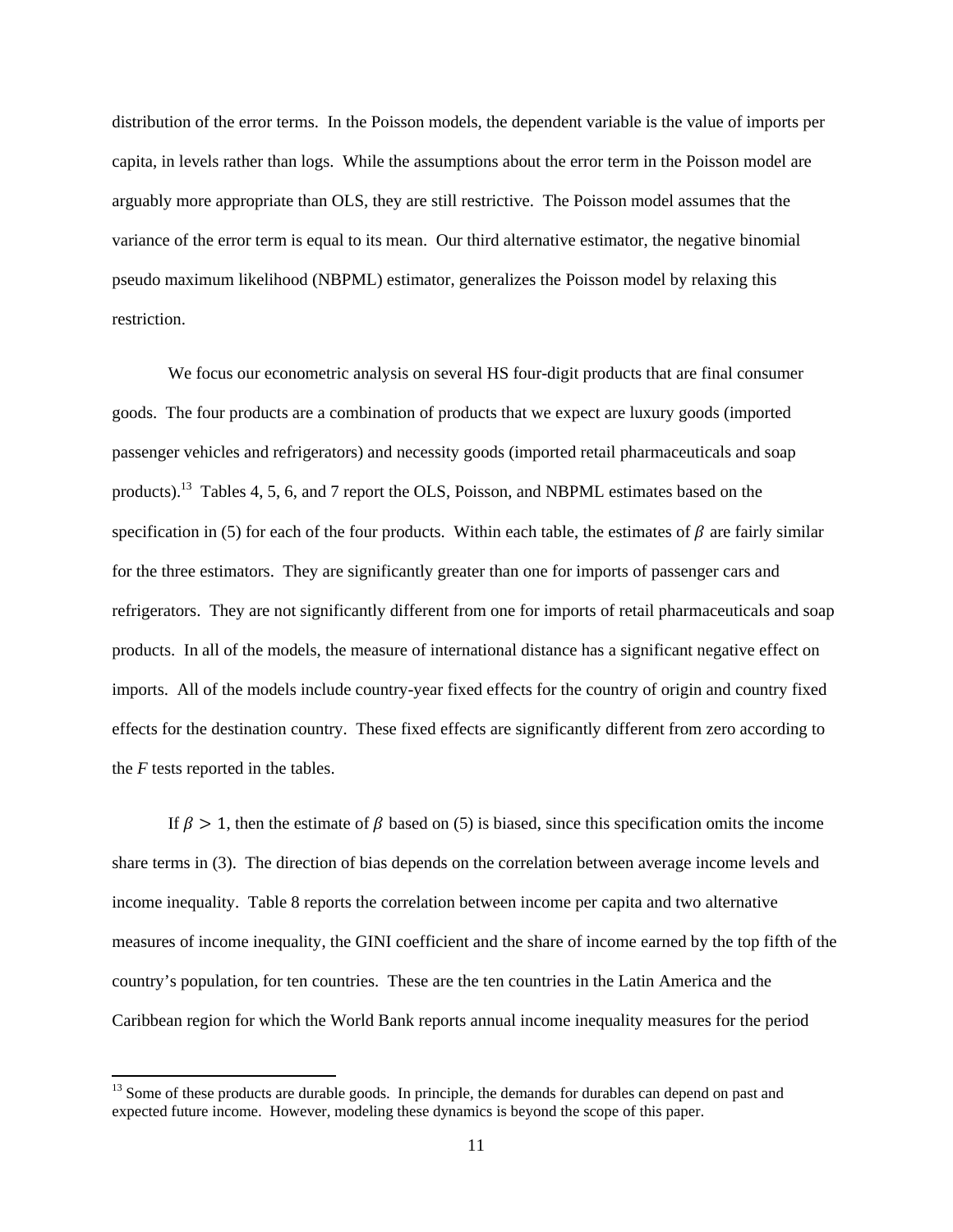from 2001 to 2009. Both of the correlations are negative for almost all of the countries, and are small for the rest. The strongest negative correlations between income per capita and the income inequality measures are for Brazil. Based on these correlations, we expect that income inequality is negatively correlated with per capita income *within* the destination countries and that estimates of  $\beta$  based on (5), absent the omitted income inequality terms, are biased downward. For this reason, we expect that they are a lower bound estimate of the income elasticity  $\beta$ .

Finally, we use the parameter estimates from Tables 4 and 5 to calculate the effect of the change in Brazil's income distribution between 2001 and 2009 on the country's imports of the two consumer products with non-unitary income elasticity, based on the formula in (6). This is derived from the model in (3).

$$
\% \Delta M_{odt} = \left( \frac{\sum_{i} \left( s_{id, 2009} \right)^{\beta} - \sum_{i} \left( s_{id, 2001} \right)^{\beta}}{\sum_{i} \left( s_{id, 2009} \right)^{\beta}} \right) \times 100
$$
\n
$$
\tag{6}
$$

This is a counterfactual calculation: it is an estimate of how much larger Brazil's imports of the specific products would have been in 2009 if the income shares were still at 2001 values, relative to the value that actually prevailed in 2009. Unlike most comparative statistic analyses, the calculation in (6) is not a derivative. It is a comparison of two expenditure levels, one based on the actual income distribution in 2009 and all other factors in (3) at their 2009 values and a counterfactual one based on the income distribution in 2001 but with all other factors at their 2009 values. This calculation isolates the incremental effect of a change in the income distribution, for a given level of aggregate income.

Table 9 reports the estimated effects. These are the percentage changes in the demand for imports from the United States and also from the other countries of origin. In the context of the model in (3), the change in Brazil's income distribution, holding all else fixed, will have an equiproportional impact on imports from all countries of origin. In all of the cases (both products and all three estimators), the decline in Brazil's income inequality had a negative impact on Brazil's imports. The largest effects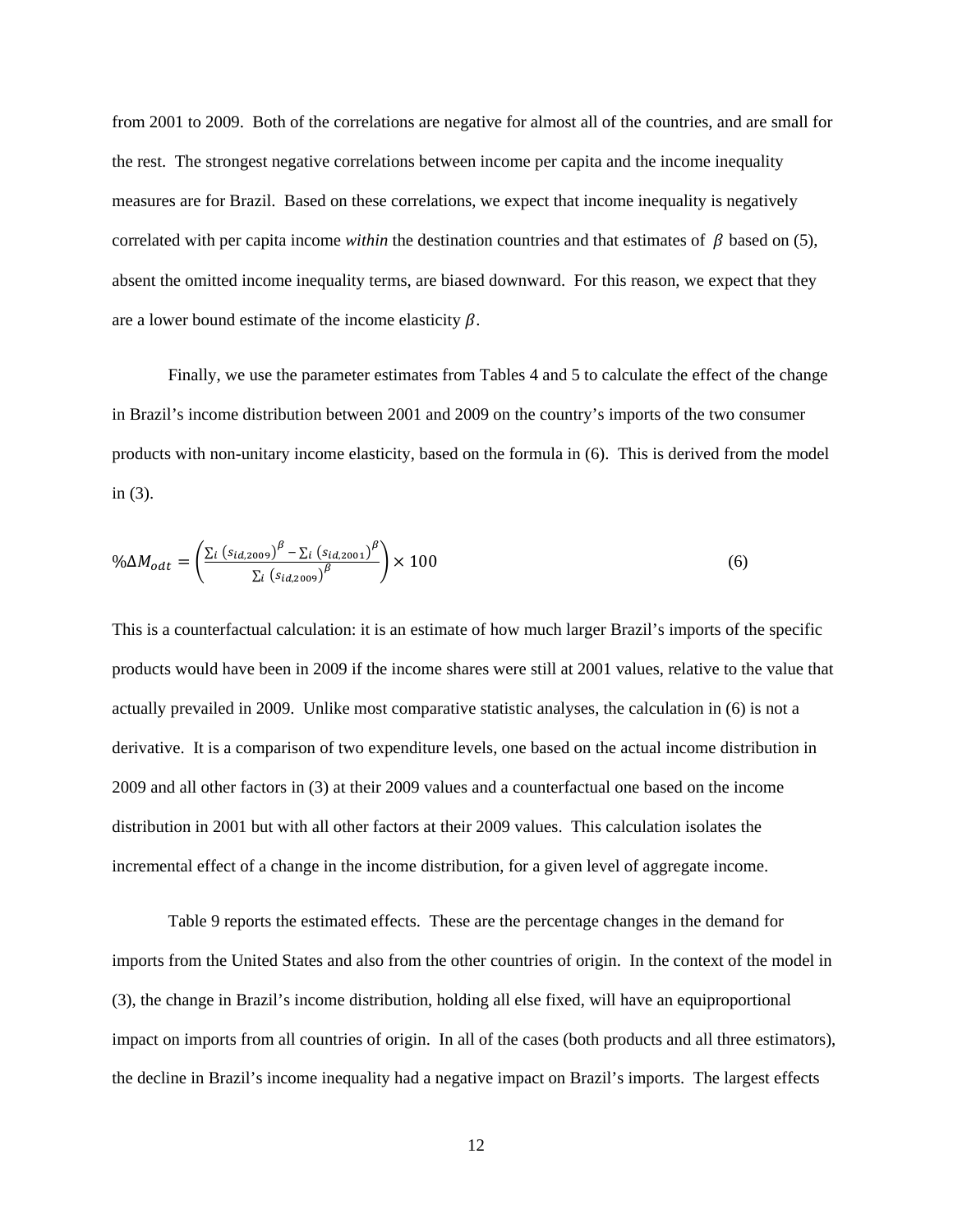were for the NBPML estimates, which we regard as the best of the three estimates for the methodological reasons identified above. Holding all other factors constant, we estimate that the decline in income inequality in Brazil between 2001 and 2009 had a negative contribution to the growth in the demand for imports of passenger vehicles by at least 2.3% and reduced the demand for refrigerators by at least 1.8%. On the other hand, the income elasticity of demand for imports of retail pharmaceuticals and soap products is not significantly different than one. Between 2001 and 2009, Brazil's imports of the two products grew substantially. Therefore, while these negative percentage changes reduced the growth of Brazil's imports, they were not large enough to completely offset that growth.<sup>14</sup>

#### **5. Conclusions**

The last decade has seen a significant reduction in income inequality in Brazil, and we expect that this trend will continue. The reduction in income inequality has slowed the growth in import demands for two of the products that we examined. Our econometric results indicate that the demand for imported passenger vehicles and refrigerators in most developing countries in the Latin America and Caribbean region exhibit income elasticities that are significantly greater than one. Therefore, the growth in demand for these imports slows as the income inequality in the destination country is reduced. We estimate that the decline in income inequality in Brazil between 2001 and 2009 reduced the demand for imports of passenger vehicles by at least 2.3% and reduced the demand for refrigerators by at least 1.8%. On the other hand, the income elasticity of demand for imports of retail pharmaceuticals and soap products is not significantly different than one. Therefore, the changes in income inequality in the destination countries did not contribute significantly to changes in their imports of these two products.

The econometric models do not directly address the effect of reductions in trade restrictions like tariffs, but they do have some general implications for models of the economic effects of trade

<sup>&</sup>lt;sup>14</sup> Brazil's imports of passenger vehicles grew by 165% between 2001 and 2009 (ANFAVEA Brazilian Automotive Industry Yearbook). Its imports of refrigerators grew by 147% over the same period (WITS).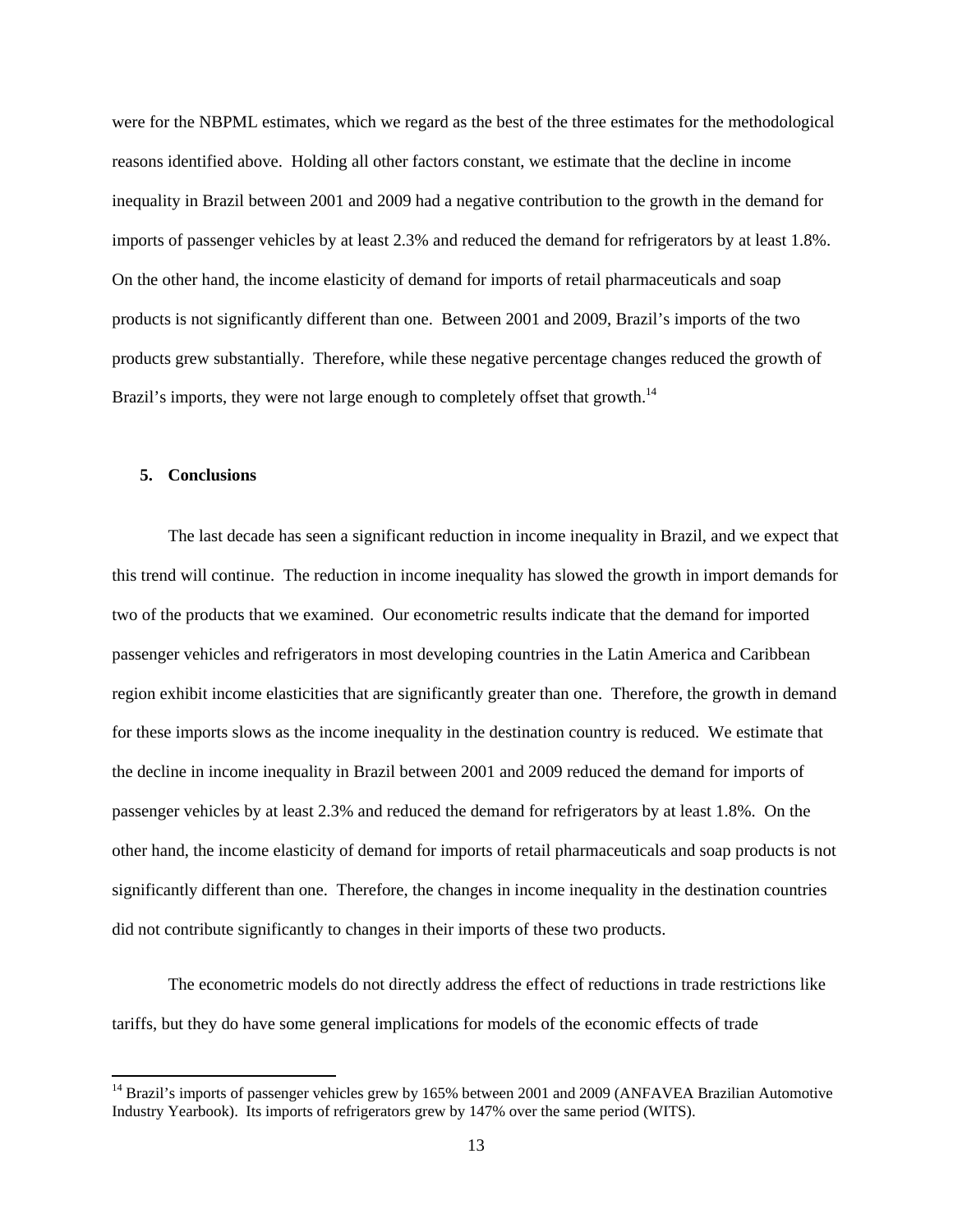liberalization. As we discussed in the Introduction, there is an extensive literature that addresses how trade liberalization affects factor returns and income distributions. Changes in the distribution of income within a country will in turn affect the demands for any imports that have income elasticities greater than one, as we have demonstrated in this paper. This is an additional channel through which trade liberalization affects international trade flows.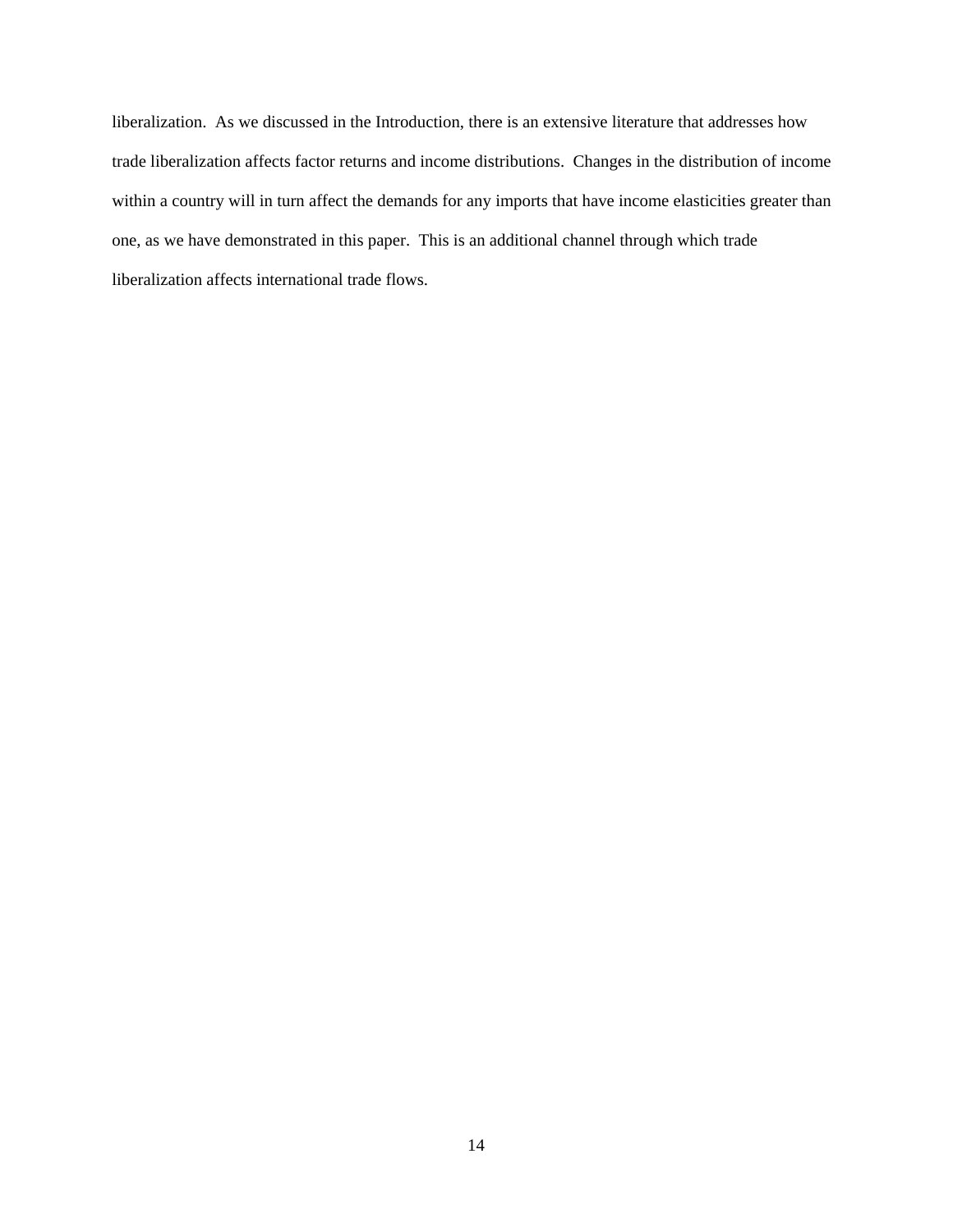#### **References**

Bensidoun, Isabelle, Sebastien Jean, and Aude Sztulman (2005): "International Trade and Income Distribution: Reconsidering the Evidence." *Review of World Economics (Weltwirtschaftliches Archive)* 147(4): 593-619.

Castilho, Marta, Marta Menendez, and Aude Sztulman (2011): "Trade Liberalization, Inequality, and Poverty in Brazilian States." *World Development* 40(4): 821-835.

Chakrabarti, Avik (2000): "Does Trade Cause Inequality." *Journal of Economics Development* 25(2): 1- 12.

Dalgin, Muhammed, Vitor Trindade, and Devashish Mitra (2008): "Inequality, Nonhomothetic Preferences, and Trade: A Gravity Approach." *Southern Economic Journal* 74(3): 747-774.

Francois, Joseph and Seth Kaplan (1996): "Aggregate Demand Shifts, Income Distribution, and the Linder Hypothesis." *Review of Economics and Statistics* 78:244-250.

Mitra, Devashish and Vitor Trindade (2005): "Inequality and Trade." *Canadian Journal of Economics*  38(4): 1253-1271.

Neri, Marcelo Cortes (2010): "The New Middle Class in Brazil: The Bright Side of the Poor." *Center for Social Policies. Fundação Gentulio Vargas.*

Neri, Marcelo Cortes (2012): " Back to the Country of the Future: Forecasts, European Crisis and the New Middle Class in Brazil." *Center for Social Policies. Fundação Gentulio Vargas.*

Panagariya, Arvind (2000): "Evaluating the Factor-Content Approach to Measuring the Effect of Trade on Wage Inequality." *Journal of International Economics* 50: 91-116.

Santos Silva, J.M.C. and Silvana Tenreyro (2006): "The Log of Gravity." *Review of Economics and Statistics* 88(4): 641-658*.* 

Soares, S. (2010): "Bolsa Família: Its Design, Its Impacts and Possibilities for the Future." *IPC-IG* Working Paper No.89. Brasilia, IPC-IG.

Soares, S.(2012): "Bolsa Família: A Summary of Its Impacts." *IPC-IG* One Pager No.137, Brasilia IPC-IG.

Souza, P.H.G.F. (2012): "Poverty, Inequality and Social Policies in Brazil, 1995-2009." *IPC-IG* Working Paper No.87. Brasilia, IPC-IG.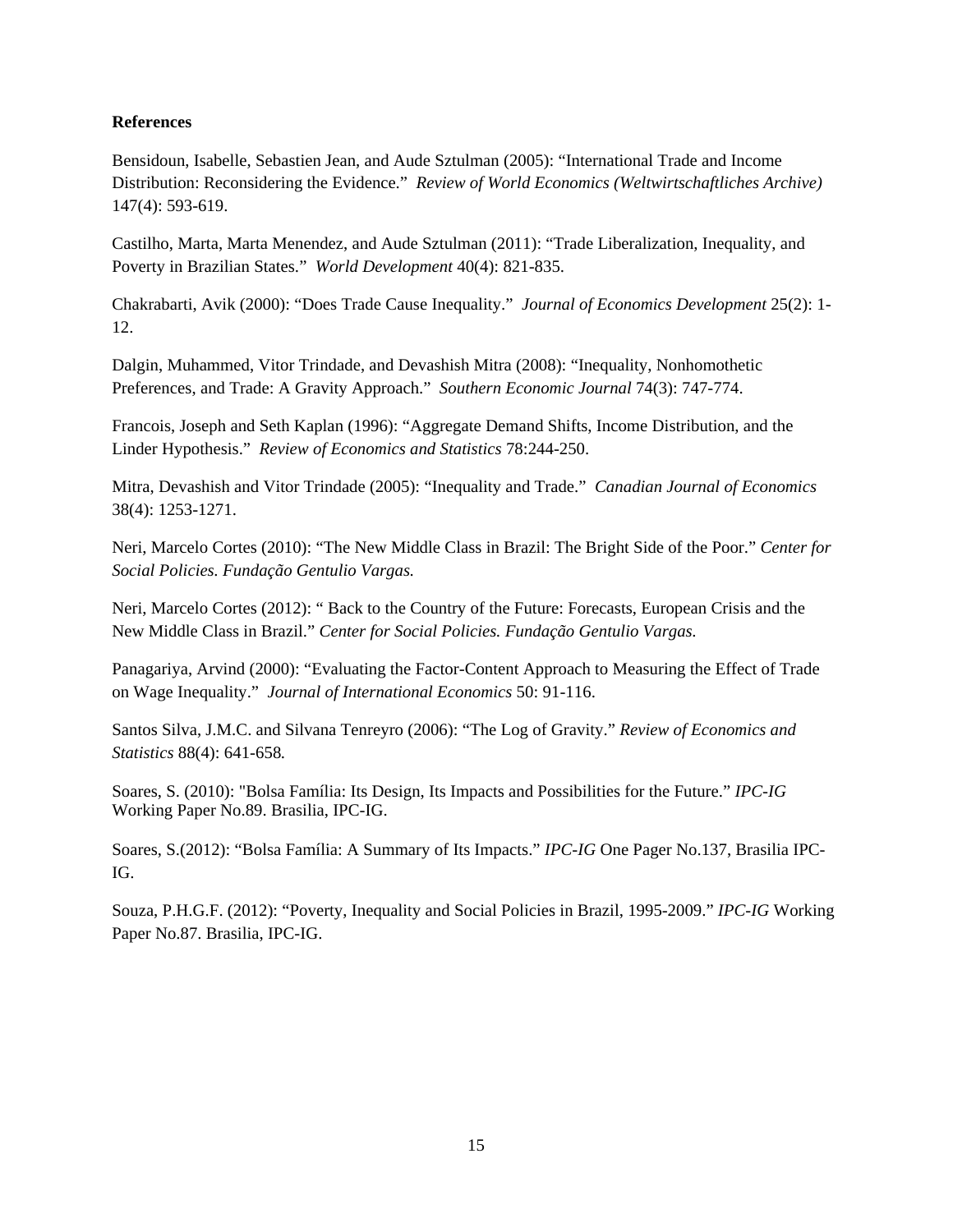### **Table 1: GINI Coefficient for the 50 Most Unequal Countries in the World**

| Country                  | World Bank<br><b>GINI</b> Coefficient | Latest Year Available | <b>Country Rank</b>      |
|--------------------------|---------------------------------------|-----------------------|--------------------------|
| South Africa             | 0.67                                  | 2006                  | $\mathbf{1}$             |
| Seychelles               | 0.66                                  | 2007                  | $\overline{2}$           |
| Comoros                  | 0.64                                  | 2004                  | 3                        |
| Haiti                    | 0.60                                  | 2001                  | $\overline{\mathcal{L}}$ |
| Angola                   | 0.59                                  | 2000                  | 5                        |
| Honduras                 | 0.58                                  | 2007                  | 6                        |
| Bolivia                  | 0.57                                  | 2007                  | $\overline{7}$           |
| Central African Republic | 0.56                                  | 2008                  | 8                        |
| Colombia                 | 0.56                                  | 2010                  | 9                        |
| <b>Brazil</b>            | 0.55                                  | 2009                  | 10                       |
| Guatemala                | 0.54                                  | 2006                  | 11                       |
| Lesotho                  | 0.53                                  | 2003                  | 12                       |
| Rwanda                   | 0.53                                  | 2005                  | 13                       |
| Nicaragua                | 0.52                                  | 2005                  | 14                       |
| Mexico                   | 0.52                                  | 2008                  | 15                       |
| Paraguay                 | 0.52                                  | 2008                  | 16                       |
| Chile                    | 0.52                                  | 2009                  | 17                       |
| Panama                   | 0.52                                  | 2009                  | 18                       |
| Zambia                   | 0.51                                  | 2004                  | 19                       |
| Sao Tome and Principe    | 0.51                                  | 2001                  | 20                       |
| Swaziland                | 0.51                                  | 2001                  | 21                       |
| Cape Verde               | 0.51                                  | 2002                  | 22                       |
| Costa Rica               | 0.50                                  | 2009                  | 23                       |
| Ecuador                  | 0.49                                  | 2009                  | 24                       |
| Dominican Republic       | 0.48                                  | 2007                  | 25                       |
| Kenya                    | 0.48                                  | 2005                  | 26                       |
| Peru                     | 0.48                                  | 2009                  | 27                       |
| <b>Bhutan</b>            | 0.47                                  | 2003                  | 28                       |
| The Gambia               | 0.47                                  | 2003                  | 29                       |
| Congo                    | 0.47                                  | 2005                  | 30                       |
| Nepal                    | 0.47                                  | 2004                  | 31                       |
| Madagascar               | 0.47                                  | 2005                  | 32                       |
| El Salvador              | 0.47                                  | 2008                  | 33                       |
| Malaysia                 | 0.46                                  | 2009                  | 34                       |
| Argentina                | 0.46                                  | 2009                  | 35                       |
| Jamaica                  | 0.46                                  | 2004                  | 36                       |
| Mozambique               | 0.46                                  | 2008                  | 37                       |
| Uganda                   | 0.44                                  | 2009                  | 38                       |
| Macedonia                | 0.44                                  | 2008                  | 39                       |
| Venezuela                | 0.44                                  | 2006                  | 40                       |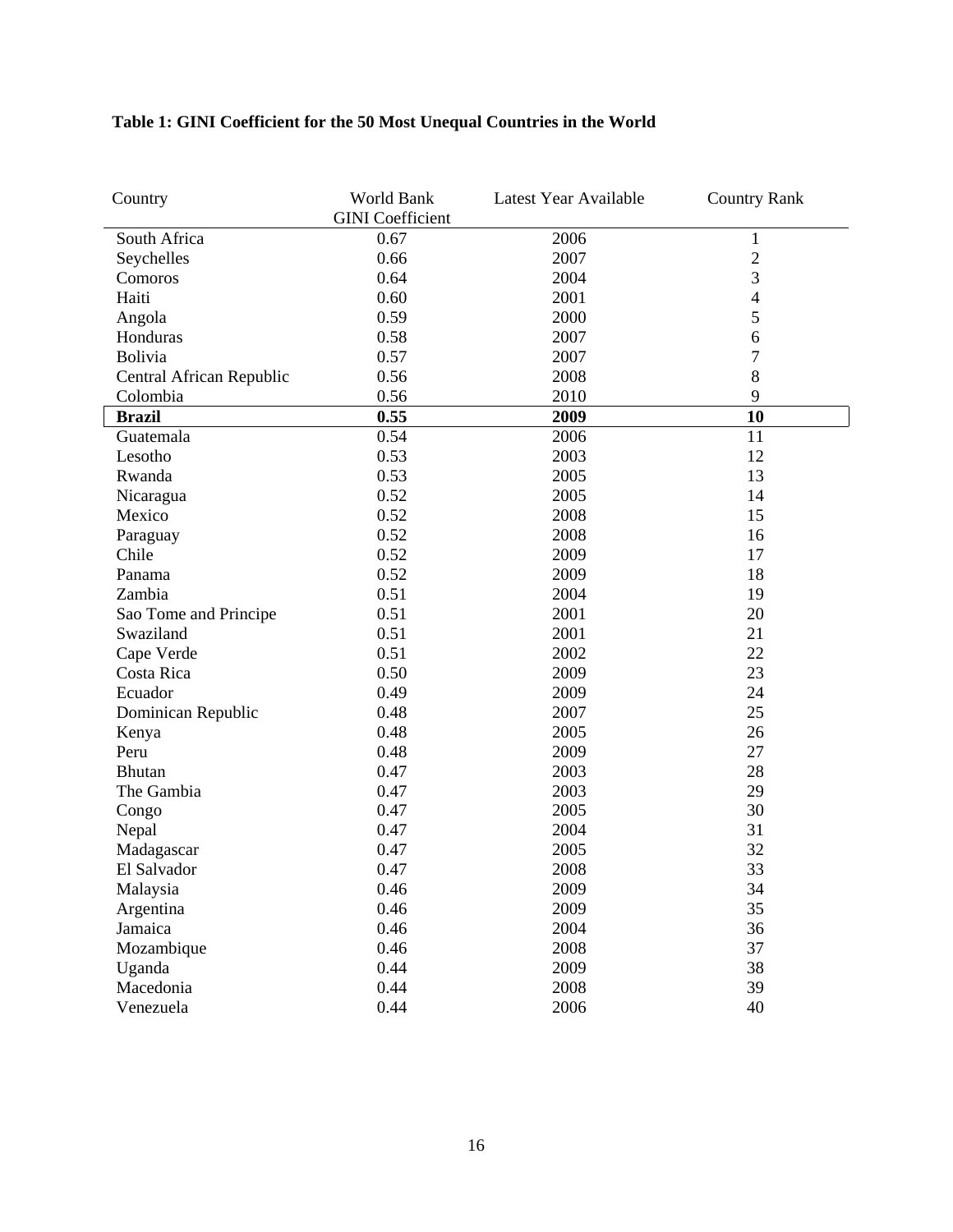| Country                | World Bank<br><b>GINI</b> Coefficient | Latest Year Available | <b>Country Rank</b> |
|------------------------|---------------------------------------|-----------------------|---------------------|
| Cambodia               | 0.44                                  | 2007                  | 41                  |
| Philippines            | 0.44                                  | 2006                  | 42                  |
| Dem. Republic of Congo | 0.44                                  | 2006                  | 43                  |
| Ghana                  | 0.43                                  | 2006                  | 44                  |
| Turkey                 | 0.43                                  | 2005                  | 45                  |
| Nigeria                | 0.43                                  | 2004                  | 46                  |
| Sierra Leone           | 0.43                                  | 2003                  | 47                  |
| Thailand               | 0.42                                  | 2004                  | 48                  |
| Côte d'Ivoire          | 0.42                                  | 2008                  | 49                  |
| Russia                 | 0.42                                  | 2008                  | 50                  |

### **Table 1 (Continued): GINI Coefficient for the 50 Most Unequal Countries in the World**

**Source: World Bank, World Development Indicators**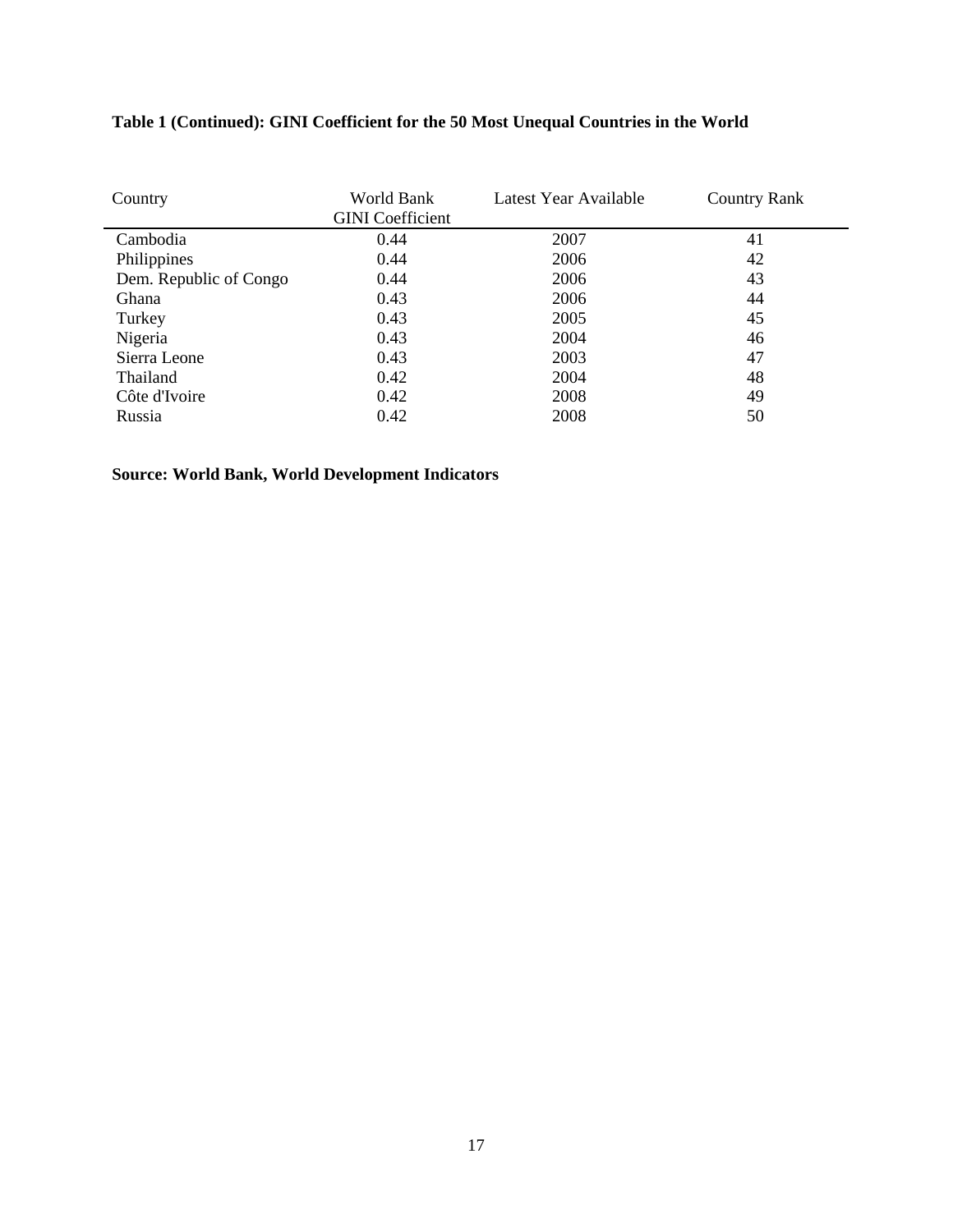| Year | Literacy<br>Rates<br>$(7-14$ Years) | Literacy Change<br>$(7-14$ Years) | Employment<br>Rate<br>$(18 + years)$ | Employment<br>Change | Unemployment<br>Rate |
|------|-------------------------------------|-----------------------------------|--------------------------------------|----------------------|----------------------|
|      | %                                   | year-over-year, %                 | %                                    | year-over-year, %    | %                    |
| 1992 | 86.6                                |                                   | 65.8                                 |                      | 6.5                  |
| 1993 | 88.6                                | 2.0                               | 66.0                                 | 0.1                  | 6.2                  |
| 1995 | 90.2                                | 1.6                               | 66.4                                 | 0.4                  | 6.1                  |
| 1996 | 91.3                                | 1.1                               | 64.1                                 | (2.3)                | 7.0                  |
| 1997 | 93.0                                | 1.7                               | 64.4                                 | 0.3                  | 7.8                  |
| 1998 | 94.7                                | 1.7                               | 63.6                                 | (0.8)                | 9.0                  |
| 1999 | 95.7                                | 1.0                               | 63.8                                 | 0.2                  | 9.6                  |
| 2001 | 96.5                                | 0.8                               | 63.5                                 | (0.3)                | 9.3                  |
| 2002 | 96.9                                | 0.4                               | 64.4                                 | 0.9                  | 9.1                  |
| 2003 | 97.2                                | 0.3                               | 64.0                                 | (0.4)                | 9.7                  |
| 2004 | 97.2                                | 0.0                               | 65.0                                 | 1.0                  | 9.0                  |
| 2005 | 97.4                                | 0.2                               | 65.4                                 | 0.4                  | 9.4                  |
| 2006 | 97.7                                | 0.3                               | 65.7                                 | 0.3                  | 8.5                  |
| 2007 | 97.7                                | 0.0                               | 65.5                                 | (0.2)                | 8.2                  |
| 2008 | 98.0                                | 0.3                               | 66.3                                 | 0.8                  | 7.2                  |
| 2009 | 98.1                                | 0.1                               | 65.5                                 | (0.8)                | 8.4                  |

### **Table 2: Education and Employment Statistics of Brazil between 1992 and 2009**

Source: IBGE/PNAD, Pesquisa Nacional por Amostra de Domicilio 1992/2009.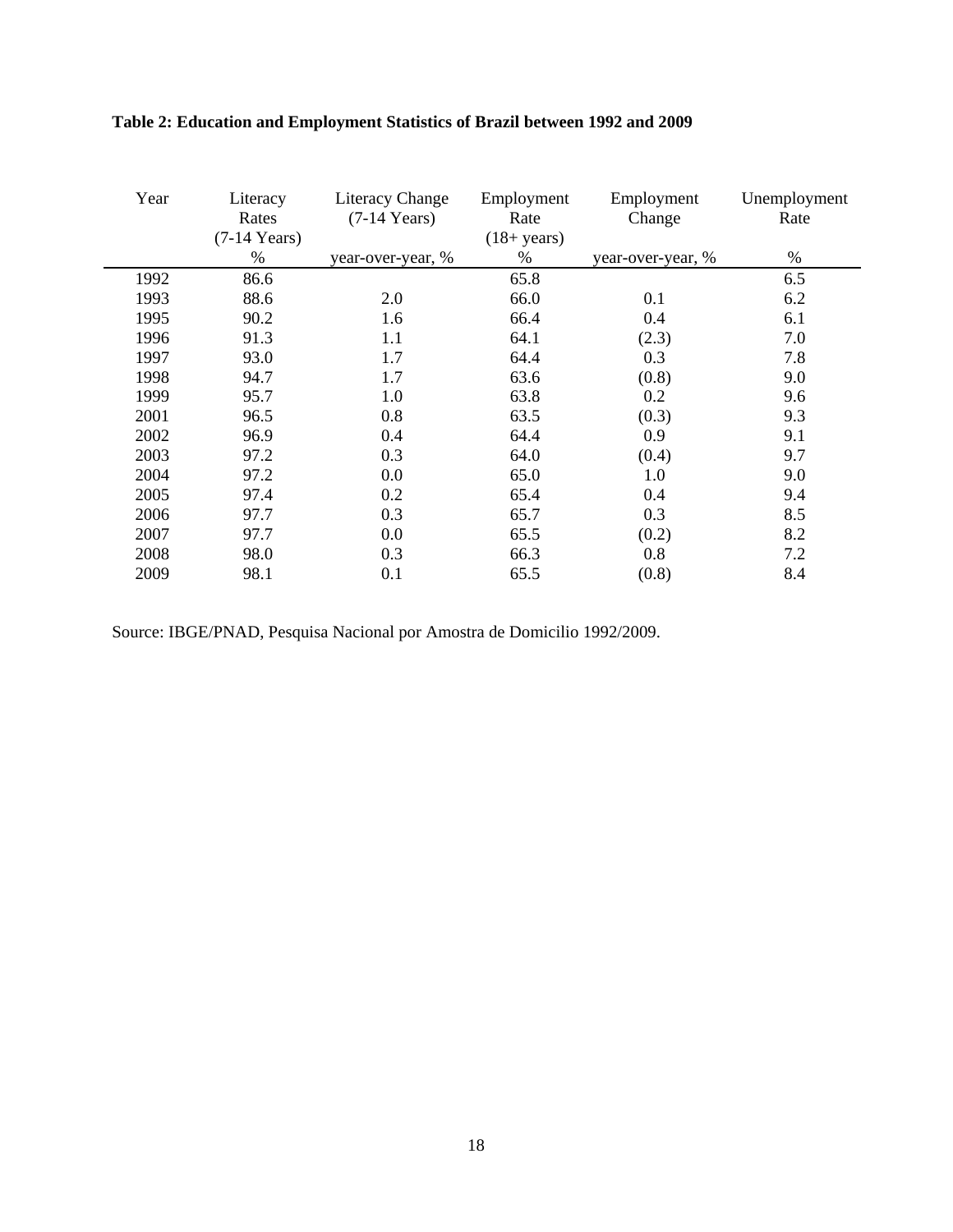#### **Table 3: Distribution of Income in Brazil in 2001 and 2009**

| <b>Income Deciles</b> | Percentage of Income<br>in Each Decile in 2001 | Percentage of Income<br>in Each Decile in 2009 |
|-----------------------|------------------------------------------------|------------------------------------------------|
| Top One Percent       | 13.6                                           | 12.6                                           |
| Top Five Percent      | 33.7                                           | 30.8                                           |
| Top Ten Percent       | 46.9                                           | 43.0                                           |
| Ninth Decile          | 15.7                                           | 15.3                                           |
| <b>Eighth Decile</b>  | 10.0                                           | 10.1                                           |
| Seventh Decile        | 7.3                                            | 7.9                                            |
| Sixth Decile          | 5.7                                            | 6.2                                            |
| Fifth Decile          | 4.5                                            | 5.1                                            |
| Fourth Decile         | 3.4                                            | 4.3                                            |
| Third Decile          | 3.0                                            | 4.3                                            |
| Second Decile         | 2.5                                            | 2.8                                            |
| <b>First Decile</b>   | 1.0                                            | 1.0                                            |

Source: IBGE.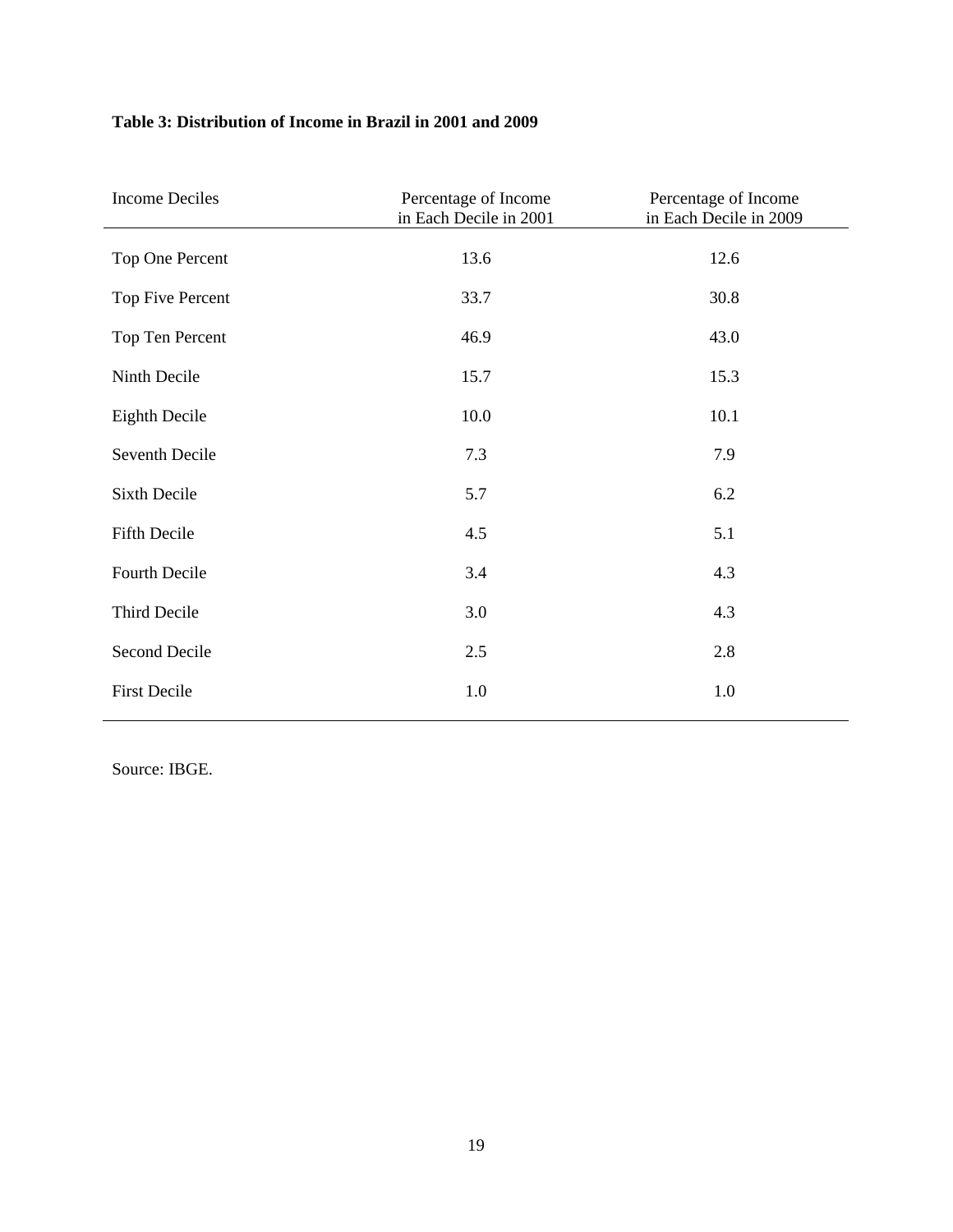### **Table 4: Econometric Model of Imports of Passenger Cars (HS Code 8703)**

| <b>Explanatory Variable</b>                          | <b>OLS</b>   | Poisson                              | <b>NBPML</b>                         |
|------------------------------------------------------|--------------|--------------------------------------|--------------------------------------|
|                                                      | Estimation   | Estimation                           | Estimation                           |
| Income per Capita                                    | 1.2503       | 1.330                                | 1.3462                               |
|                                                      | $(0.1072)*$  | (0.1178)                             | $(0.1019)*$                          |
| Log of International                                 | $-1.1864$    | $-1.1480$                            | $-1.1733$                            |
| Distance                                             | (0.0737)     | (0.0885)                             | (0.0765)                             |
| Fixed Effects for                                    | $F = 26.85$  | $F = 242.25$                         | $F = 326.47$                         |
| Country of Destination                               | $P = 0.0000$ | $P = 0.0000$                         | $P = 0.0000$                         |
| Fixed Effects for                                    | $F = 219.34$ | $F = 13,121.68$                      | $F = 12,053.54$                      |
| Country of Origin                                    | $P = 0.0000$ | $P = 0.0000$                         | $P = 0.0000$                         |
| Number of Observations                               | 3,643        | 7,065                                | 7,065                                |
| R-Squared                                            | 0.6736       |                                      |                                      |
| Wald Test that the<br>Parameters are<br>Jointly Zero |              | $\chi^2$ = 10,359.87<br>$P = 0.0000$ | $\chi^2$ = 13,955.20<br>$P = 0.0000$ |

Dependent Variable: Annual imports per capita of the product, by country of origin and destination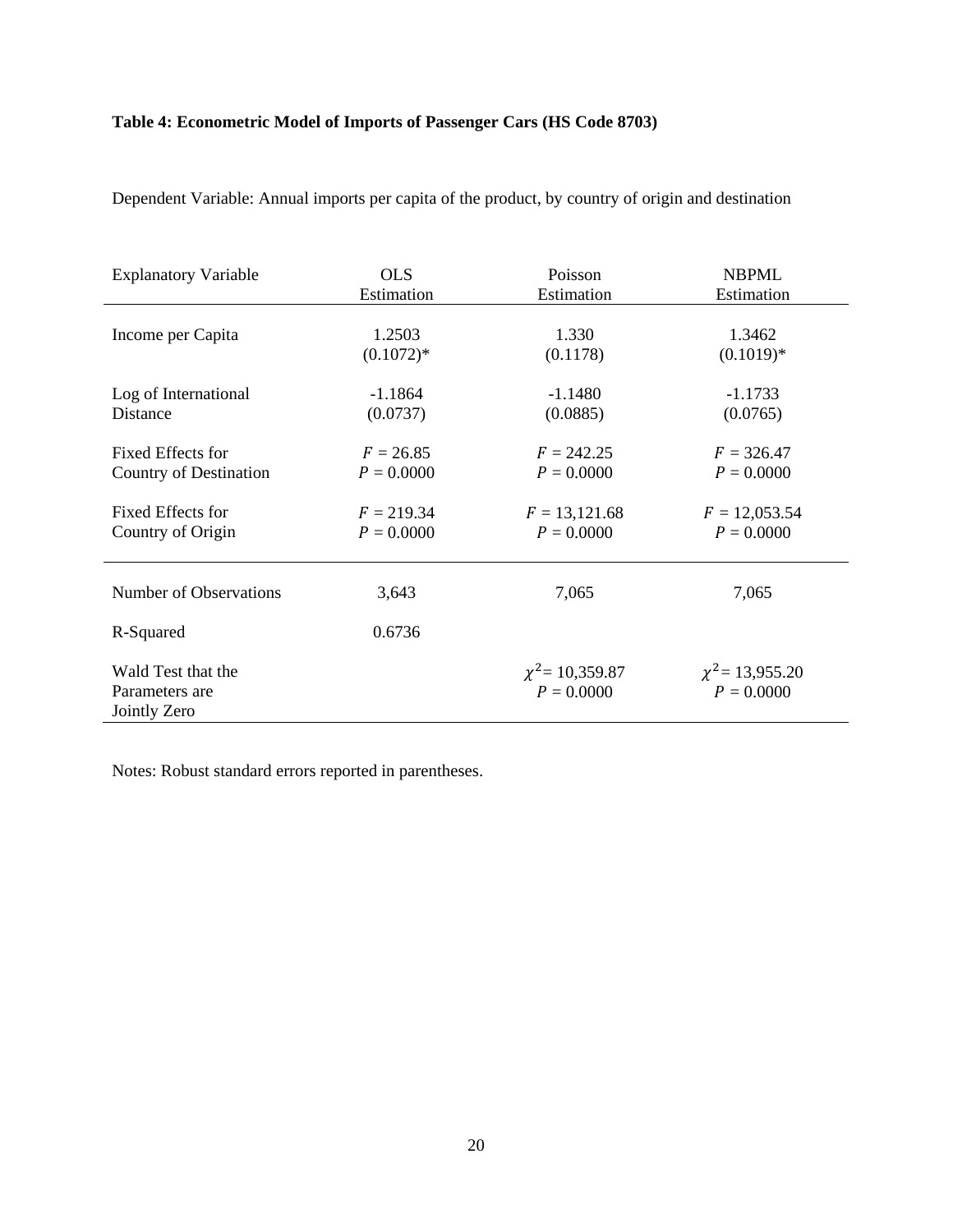### **Table 5: Econometric Model of Imports of Refrigerators (HS Code 8418)**

| <b>Explanatory Variable</b>                          | <b>OLS</b>   | Poisson                              | <b>NBPML</b>                         |
|------------------------------------------------------|--------------|--------------------------------------|--------------------------------------|
|                                                      | Estimation   | Estimation                           | Estimation                           |
| Income per Capita                                    | 1.0703       | 1.2753                               | 1.2753                               |
|                                                      | $(0.1078)*$  | $(0.0863)*$                          | $(0.0863)*$                          |
| Log of International                                 | $-2.1169$    | $-1.5051$                            | $-1.5050$                            |
| Distance                                             | (0.0891)     | (0.0512)                             | (0.0512)                             |
| Fixed Effects for                                    | $F = 22.69$  | $F = 368.39$                         | $F = 368.51$                         |
| Country of Destination                               | $P = 0.0000$ | $P = 0.0000$                         | $P = 0.0000$                         |
| Fixed Effects for                                    | $F = 260.14$ | $F = 36,956.70$                      | $F = 31.560.70$                      |
| Country of Origin                                    | $P = 0.0000$ | $P = 0.0000$                         | $P = 0.0000$                         |
| Number of Observations                               | 4,308        | 7,065                                | 7,065                                |
| R-Squared                                            | 0.5841       |                                      |                                      |
| Wald Test that the<br>Parameters are<br>Jointly Zero |              | $\chi^2$ = 44,123.28<br>$P = 0.0000$ | $\chi^2$ = 38,302.80<br>$P = 0.0000$ |

Dependent Variable: Annual imports per capita of the product, by country of origin and destination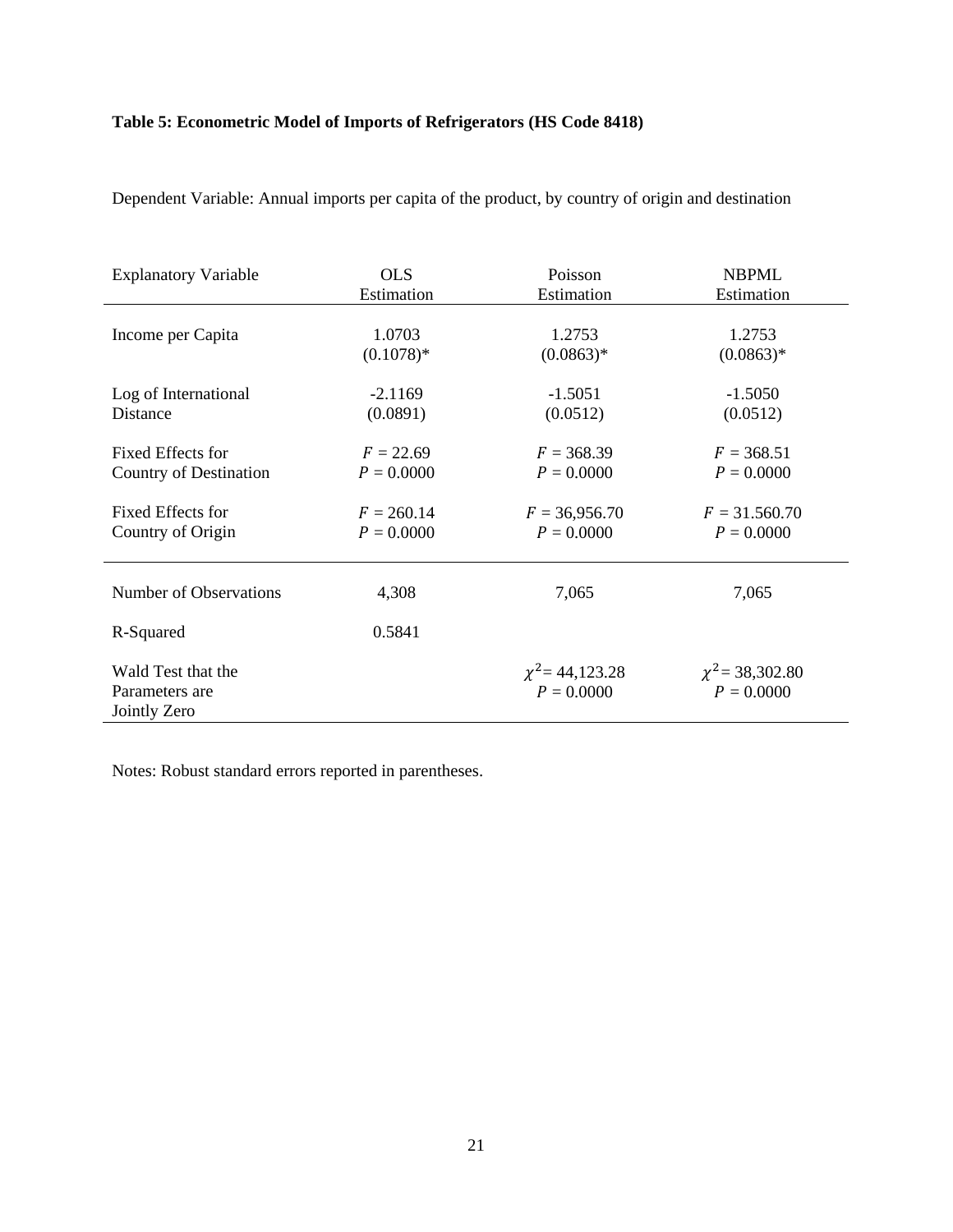### **Table 6: Econometric Model of Imports of Retail Pharmaceuticals (HS Code 3004)**

| <b>Explanatory Variable</b>                          | <b>OLS</b>   | Poisson                              | <b>NBPML</b>                         |
|------------------------------------------------------|--------------|--------------------------------------|--------------------------------------|
|                                                      | Estimation   | Estimation                           | Estimation                           |
| Income per Capita                                    | 1.1052       | 0.9993                               | 0.9990                               |
|                                                      | (0.0854)     | (0.0620)                             | (0.0614)                             |
| Log of International                                 | $-1.7400$    | $-0.8540$                            | $-0.8557$                            |
| Distance                                             | (0.0763)     | (0.0278)                             | (0.0279)                             |
| Fixed Effects for                                    | $F = 41.06$  | $F = 881.63$                         | $F = 944.71$                         |
| Country of Destination                               | $P = 0.0000$ | $P = 0.0000$                         | $P = 0.0000$                         |
| Fixed Effects for                                    | $F = 170.12$ | $F = 10,855.02$                      | $F = 10,776.92$                      |
| Country of Origin                                    | $P = 0.0000$ | $P = 0.0000$                         | $P = 0.0000$                         |
| Number of Observations                               | 5,150        | 7,065                                | 7,065                                |
| R-Squared                                            | 0.6372       |                                      |                                      |
| Wald Test that the<br>Parameters are Jointly<br>Zero |              | $\chi^2 = 15,734.18$<br>$P = 0.0000$ | $\chi^2 = 14,909.42$<br>$P = 0.0000$ |

Dependent Variable: Annual imports per capita of the product, by country of origin and destination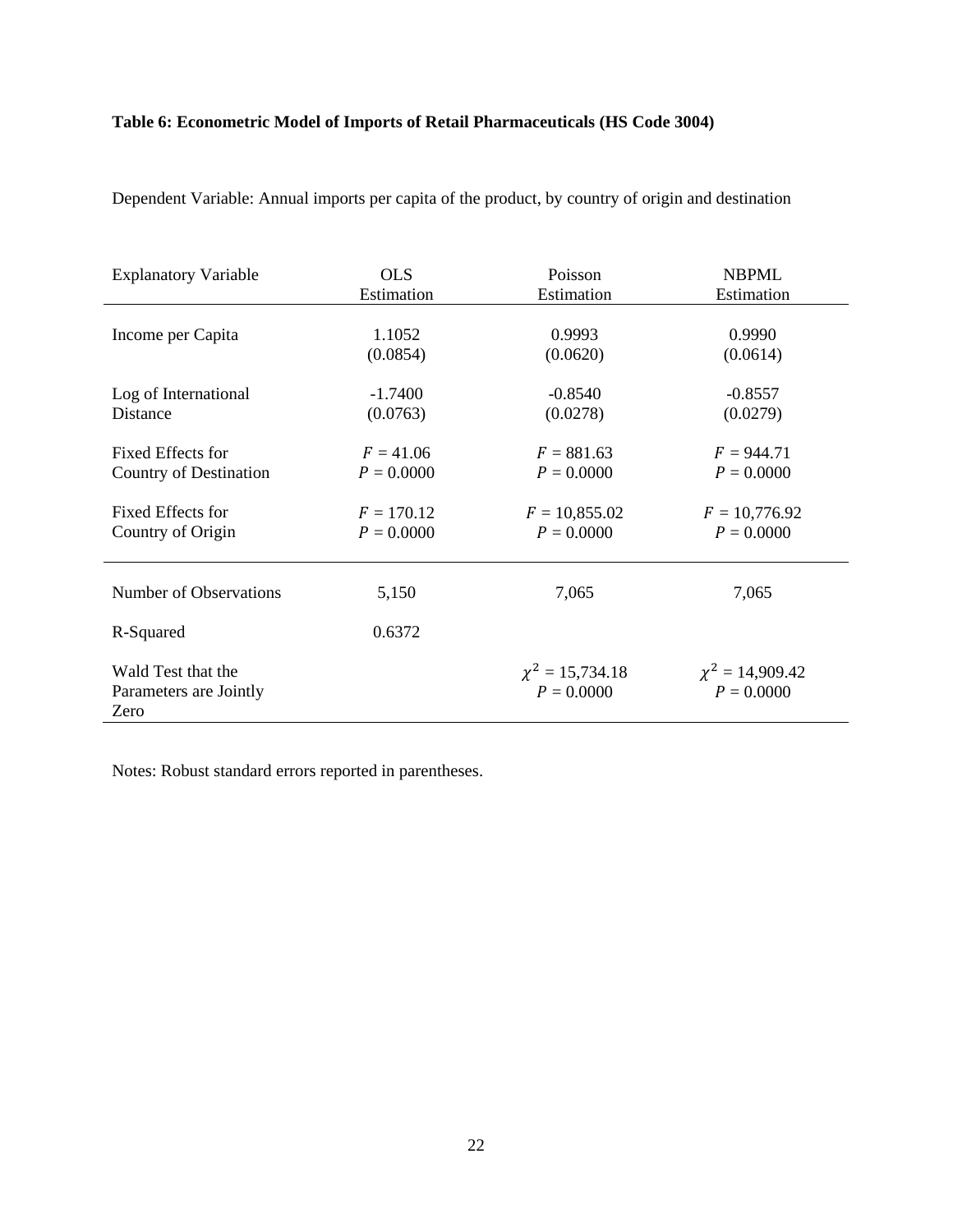### **Table 7: Econometric Model of Imports of Soap Products (HS Code 3401)**

| <b>Explanatory Variable</b>                          | <b>OLS</b>   | Poisson                              | <b>NBPML</b>                         |
|------------------------------------------------------|--------------|--------------------------------------|--------------------------------------|
|                                                      | Estimation   | Estimation                           | Estimation                           |
| Income per Capita                                    | 0.6929       | 0.9343                               | 0.9343                               |
|                                                      | (0.1428)     | (0.1485)                             | (0.1484)                             |
| Log of International                                 | $-2.6750$    | $-1.4855$                            | $-1.4856$                            |
| Distance                                             | (0.0990)     | (0.0559)                             | (0.0559)                             |
| Fixed Effects for                                    | $F = 22.70$  | $F = 400.03$                         | $F = 400.07$                         |
| Country of Destination                               | $P = 0.0000$ | $P = 0.0000$                         | $P = 0.0000$                         |
| Fixed Effects for                                    | $F = 144.15$ | $F = 7,046.21$                       | $F = 13,029.24$                      |
| Country of Origin                                    | $P = 0.0000$ | $P = 0.0000$                         | $P = 0.0000$                         |
| Number of Observations                               | 3,370        | 7,065                                | 7,065                                |
| R-Squared                                            | 0.5889       |                                      |                                      |
| Wald Test that the<br>Parameters are<br>Jointly Zero |              | $\chi^2 = 15,044.61$<br>$P = 0.0000$ | $\chi^2 = 20,838.64$<br>$P = 0.0000$ |

Dependent Variable: Annual imports per capita of the product, by country of origin and destination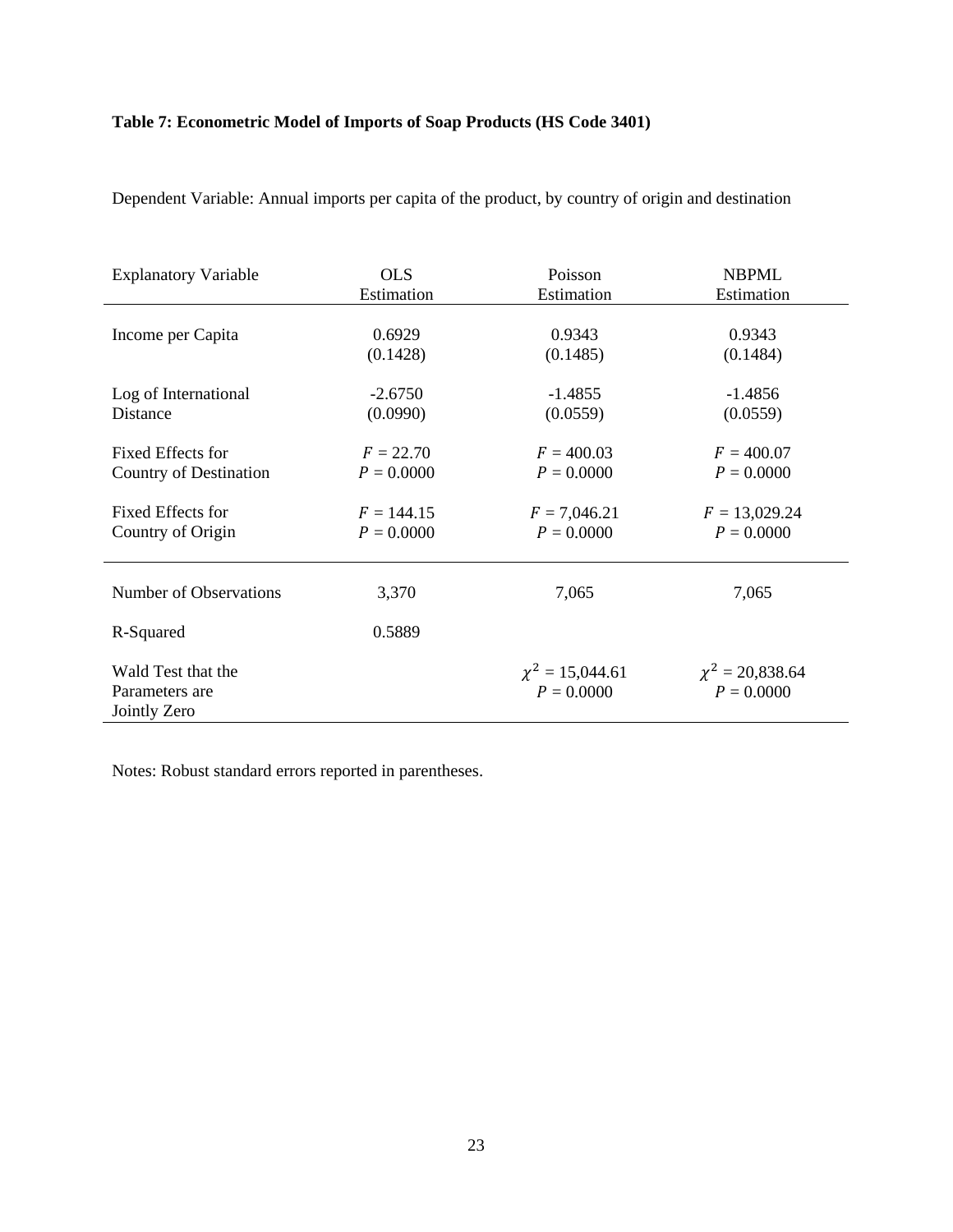| Country            | <b>Within-Country Correlation</b><br>between Income per Capita<br>and the Top Quintile | Within-Country Correlation<br>between Income per Capita<br>and the GINI Coefficient |
|--------------------|----------------------------------------------------------------------------------------|-------------------------------------------------------------------------------------|
| Argentina          | $-0.671$                                                                               | $-0.678$                                                                            |
| <b>Brazil</b>      | $-0.917$                                                                               | $-0.973$                                                                            |
| Colombia           | $-0.540$                                                                               | $-0.406$                                                                            |
| Costa Rica         | 0.227                                                                                  | $-0.107$                                                                            |
| Dominican Republic | $-0.688$                                                                               | $-0.772$                                                                            |
| El Salvador        | $-0.820$                                                                               | $-0.868$                                                                            |
| Honduras           | 0.159                                                                                  | 0.194                                                                               |
| Paraguay           | $-0.785$                                                                               | $-0.791$                                                                            |
| Peru               | $-0.862$                                                                               | $-0.826$                                                                            |
| Uruguay            | 0.065                                                                                  | $-0.082$                                                                            |

### **Table 8: Correlation between Income per Capita and Income Distribution Measures**

Source: World Bank's World Development Indicators.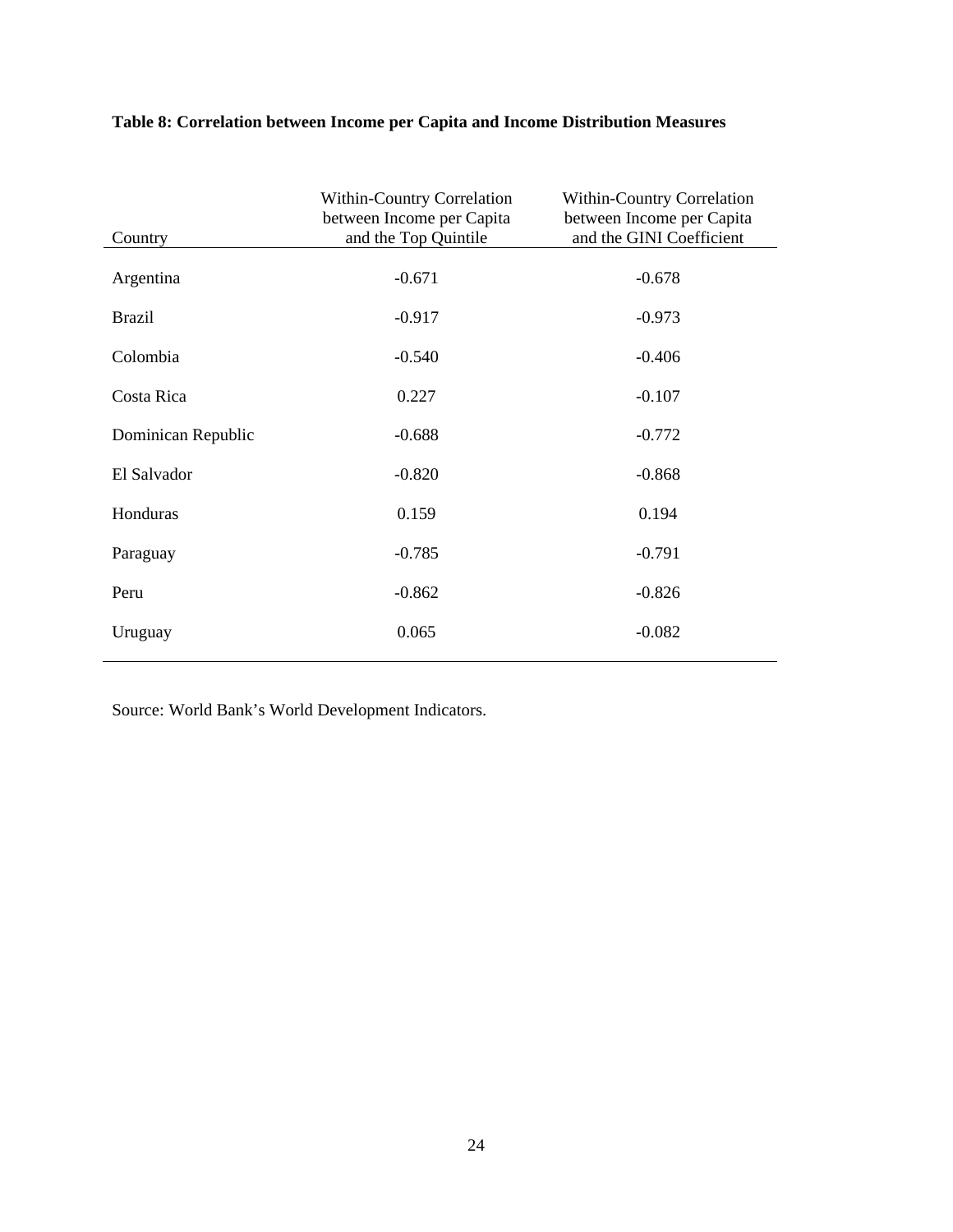#### **Table 9:**

**Estimated Percentage Reduction in Imports Due to the Reduction in Brazil's Income Inequality between 2001 and 2009** 

| Product            | Based on<br><b>OLS</b><br><b>Estimates</b> | Based on<br>Poisson<br>Estimates | Based on<br><b>NBPML</b><br>Estimates |
|--------------------|--------------------------------------------|----------------------------------|---------------------------------------|
| Passenger Vehicles | 1.58%                                      | 0.78%                            | 2.30%                                 |
| Refrigerators      | 0.40%                                      | 1.76%                            | 1.76%                                 |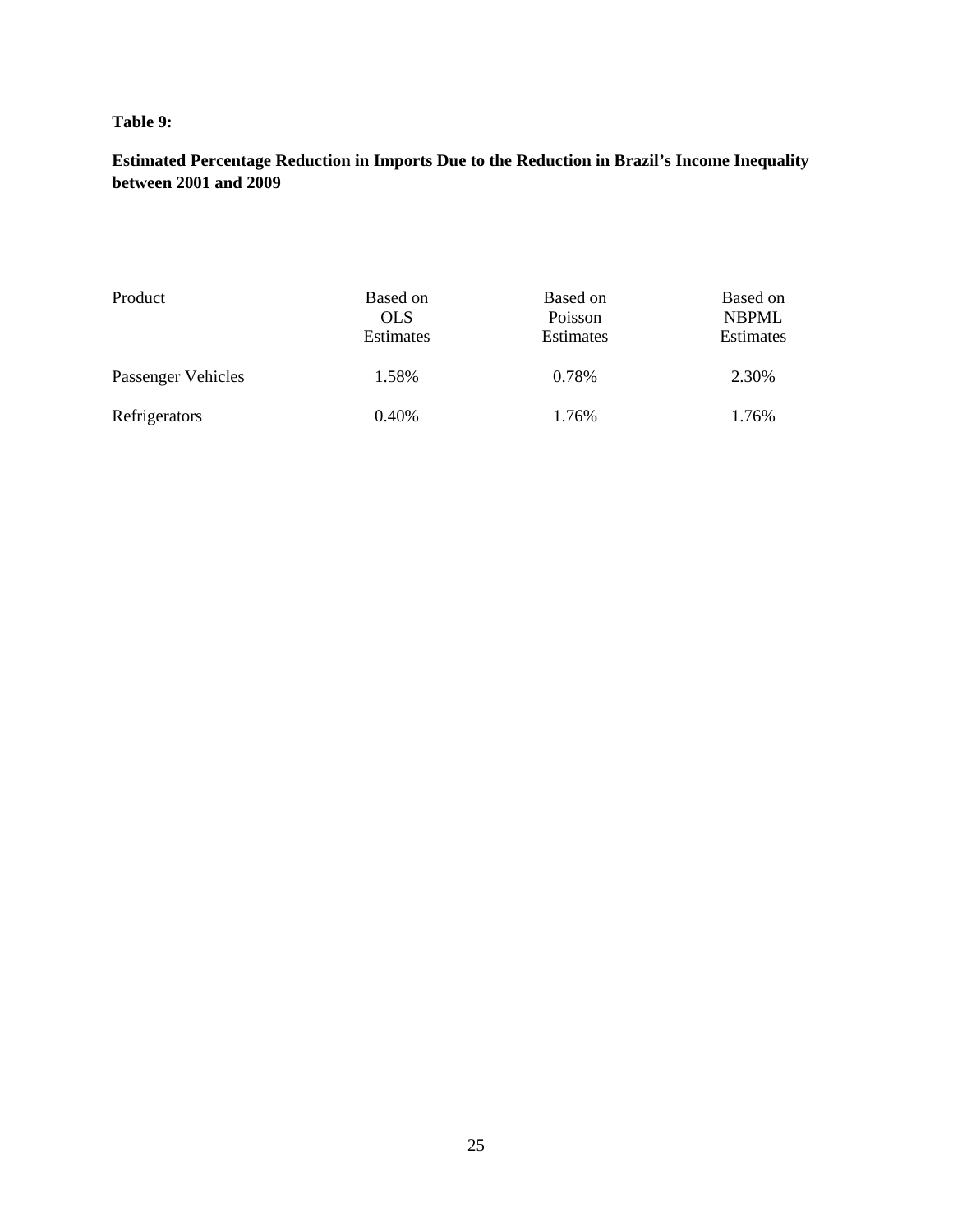

**Figure 1: GINI Coefficient Evolution of Brazil between 1981 and 2009**